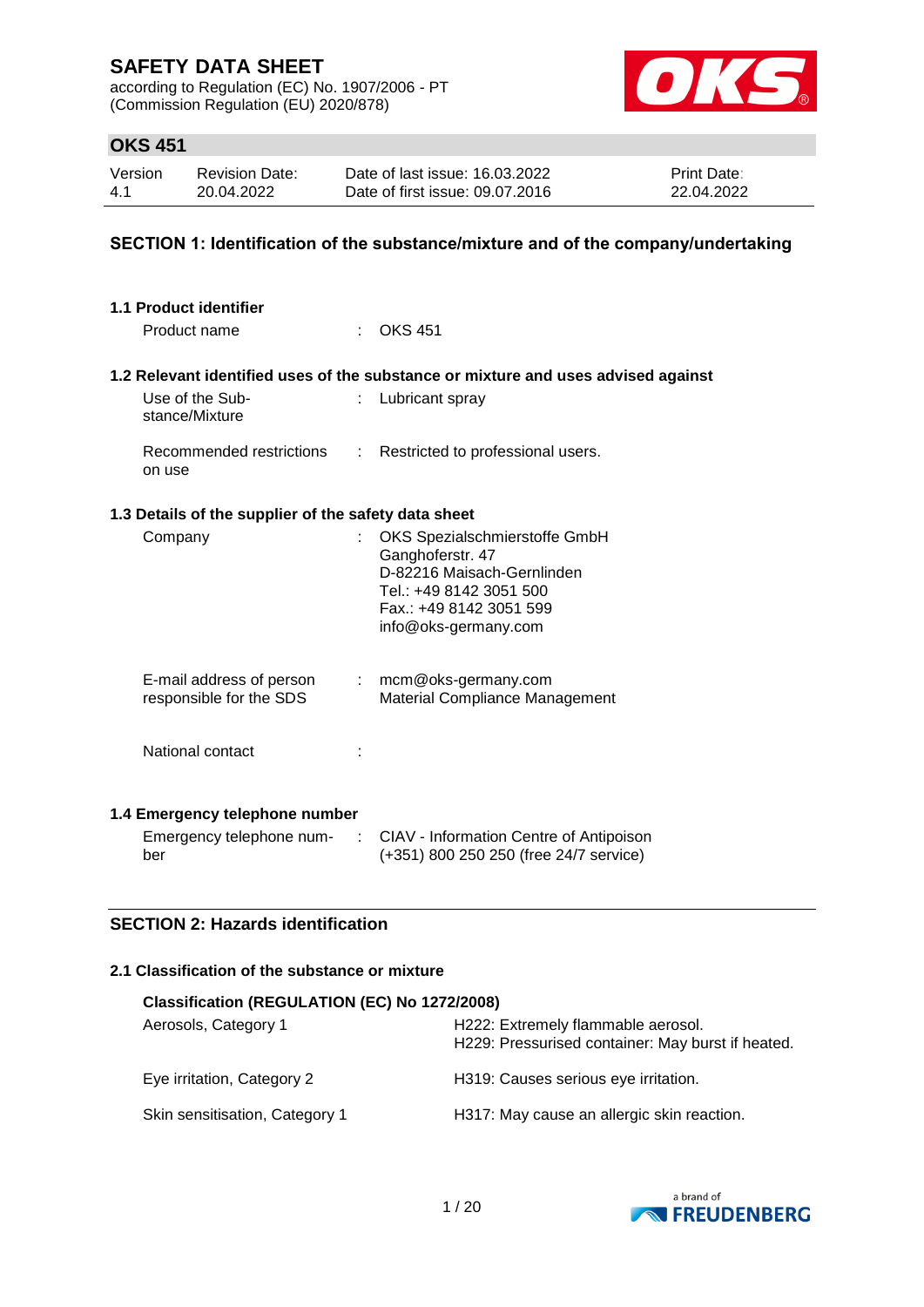according to Regulation (EC) No. 1907/2006 - PT (Commission Regulation (EU) 2020/878)



## **OKS 451**

| Version | Revision Date: | Date of last issue: 16.03.2022  | <b>Print Date:</b> |
|---------|----------------|---------------------------------|--------------------|
| -4.1    | 20.04.2022     | Date of first issue: 09.07.2016 | 22.04.2022         |

#### **2.2 Label elements**

| Labelling (REGULATION (EC) No 1272/2008) |                                                      |                                                                                                                                                       |
|------------------------------------------|------------------------------------------------------|-------------------------------------------------------------------------------------------------------------------------------------------------------|
| Hazard pictograms                        |                                                      |                                                                                                                                                       |
| Signal word                              | Danger                                               |                                                                                                                                                       |
| <b>Hazard statements</b>                 | H <sub>222</sub><br>H <sub>229</sub><br>H317<br>H319 | Extremely flammable aerosol.<br>Pressurised container: May burst if heated.<br>May cause an allergic skin reaction.<br>Causes serious eye irritation. |
| Precautionary statements                 | <b>Prevention:</b>                                   |                                                                                                                                                       |
|                                          | P <sub>210</sub>                                     | Keep away from heat, hot surfaces, sparks,<br>open flames and other ignition sources. No<br>smoking.                                                  |
|                                          | P <sub>211</sub>                                     | Do not spray on an open flame or other<br>ignition source.                                                                                            |
|                                          | P <sub>251</sub>                                     | Do not pierce or burn, even after use.                                                                                                                |
|                                          | P <sub>261</sub>                                     | Avoid breathing mist.                                                                                                                                 |
|                                          | P <sub>280</sub>                                     | Wear protective gloves/ eye protection/ face<br>protection.                                                                                           |
|                                          | Storage:                                             |                                                                                                                                                       |
|                                          | P410 + P412                                          | Protect from sunlight. Do not expose to<br>temperatures exceeding 50 °C/ 122 °F.                                                                      |

#### **Hazardous components which must be listed on the label:**

Molybdenum trioxide, reaction products with bis[O,O-bis(2-ethylhexyl)] hydrogen dithiophosphate

#### **2.3 Other hazards**

This substance/mixture contains no components considered to be either persistent, bioaccumulative and toxic (PBT), or very persistent and very bioaccumulative (vPvB) at levels of 0.1% or higher.

Ecological information: The substance/mixture does not contain components considered to have endocrine disrupting properties according to REACH Article 57(f) or Commission Delegated regulation (EU) 2017/2100 or Commission Regulation (EU) 2018/605 at levels of 0.1% or higher.

Toxicological information: The substance/mixture does not contain components considered to have endocrine disrupting properties according to REACH Article 57(f) or Commission Delegated regulation (EU) 2017/2100 or Commission Regulation (EU) 2018/605 at levels of 0.1% or higher.

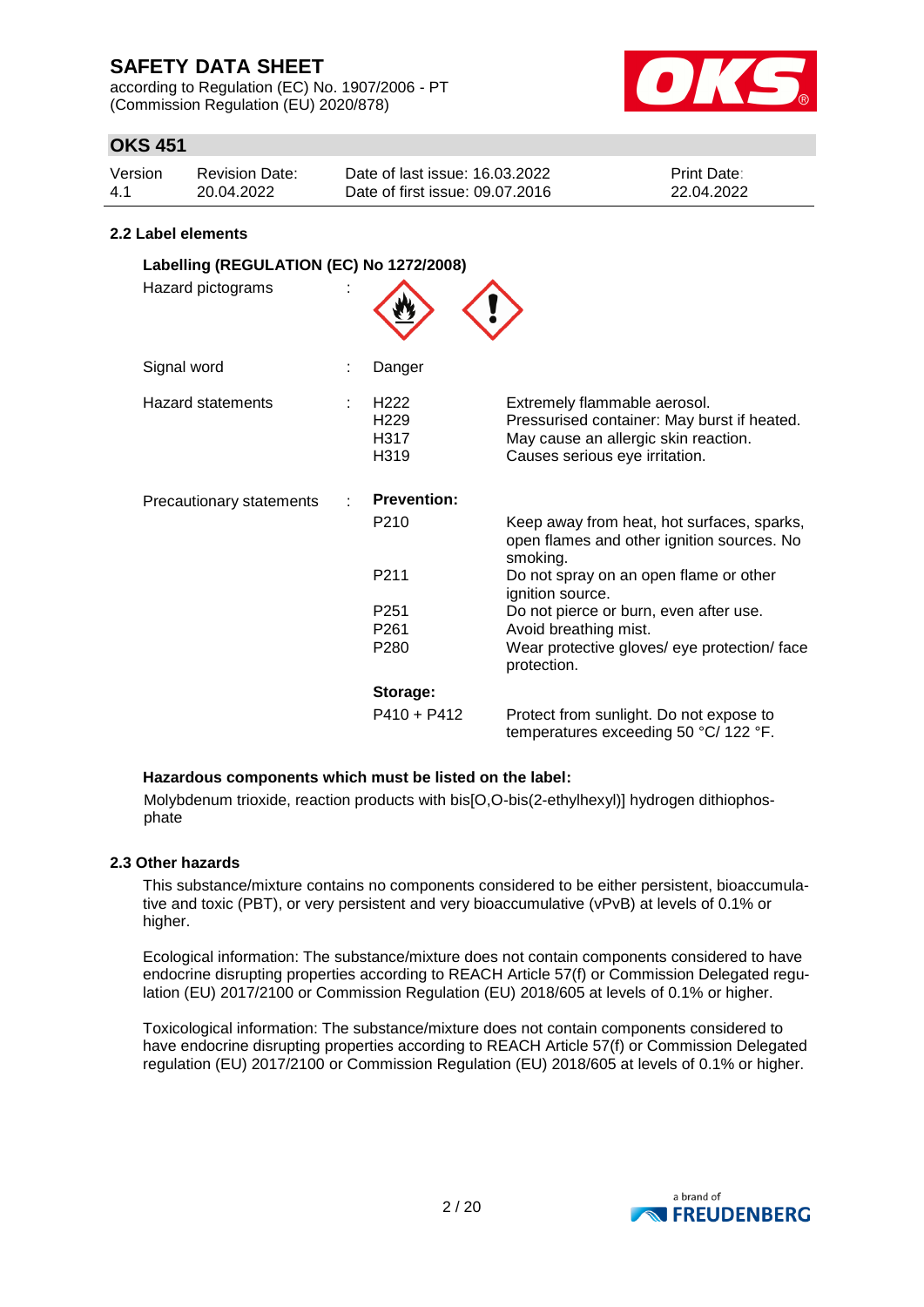according to Regulation (EC) No. 1907/2006 - PT (Commission Regulation (EU) 2020/878)



## **OKS 451**

| Version | <b>Revision Date:</b> | Date of last issue: 16.03.2022  | <b>Print Date:</b> |
|---------|-----------------------|---------------------------------|--------------------|
| 4.1     | 20.04.2022            | Date of first issue: 09.07.2016 | 22.04.2022         |

### **SECTION 3: Composition/information on ingredients**

#### **3.2 Mixtures**

Chemical nature : Active substance with propellant Synthetic hydrocarbon oil

## **Components**

| Chemical name                                                                                                | CAS-No.<br>EC-No.<br>Index-No.<br>Registration number             | Classification                                                           | specific concen-<br>tration limit<br>M-Factor<br><b>Notes</b><br>Acute toxicity<br>estimate | Concentration<br>(% w/w) |
|--------------------------------------------------------------------------------------------------------------|-------------------------------------------------------------------|--------------------------------------------------------------------------|---------------------------------------------------------------------------------------------|--------------------------|
| propane                                                                                                      | 74-98-6<br>200-827-9<br>601-003-00-5<br>01-2119486944-21-<br>XXXX | Flam. Gas1A;<br>H <sub>220</sub><br>Press. GasCompr.<br>Gas; H280        | Note U (table<br>3.1)                                                                       | $>= 10 - 20$             |
| Sulfonic acids, petro-<br>leum, calcium salts                                                                | 61789-86-4<br>263-093-9<br>01-2119488992-18-<br>0000              | Skin Sens.1B;<br>H317                                                    | $>= 10 %$<br>Skin Sens.1B,                                                                  | $>= 0,1 - 1$             |
| Molybdenum trioxide,<br>reaction products with<br>bis[O,O-bis(2-<br>ethylhexyl)] hydrogen<br>dithiophosphate | 947-946-9<br>01-2120772600-59-<br><b>XXXX</b>                     | Skin Irrit.2; H315<br>Skin Sens.1B;<br>H317<br>Aquatic Chronic4;<br>H413 |                                                                                             | $>= 0,25 - 1$            |
| Substances with a workplace exposure limit :                                                                 |                                                                   |                                                                          |                                                                                             |                          |
| butane                                                                                                       | 106-97-8<br>203-448-7<br>601-004-00-0                             | Flam. Gas1A;<br>H220<br>Press. GasCompr.<br>Gas; H280                    | Note U (table<br>3.1), Note C                                                               | $>=$ 30 - < 50           |
| isobutane                                                                                                    | 75-28-5<br>200-857-2<br>601-004-00-0<br>01-2119485395-27-<br>XXXX | Flam. Gas1A;<br>H220<br>Press. GasCompr.<br>Gas; H280                    | Note U (table<br>3.1), Note C                                                               | $>= 10 - 20$             |

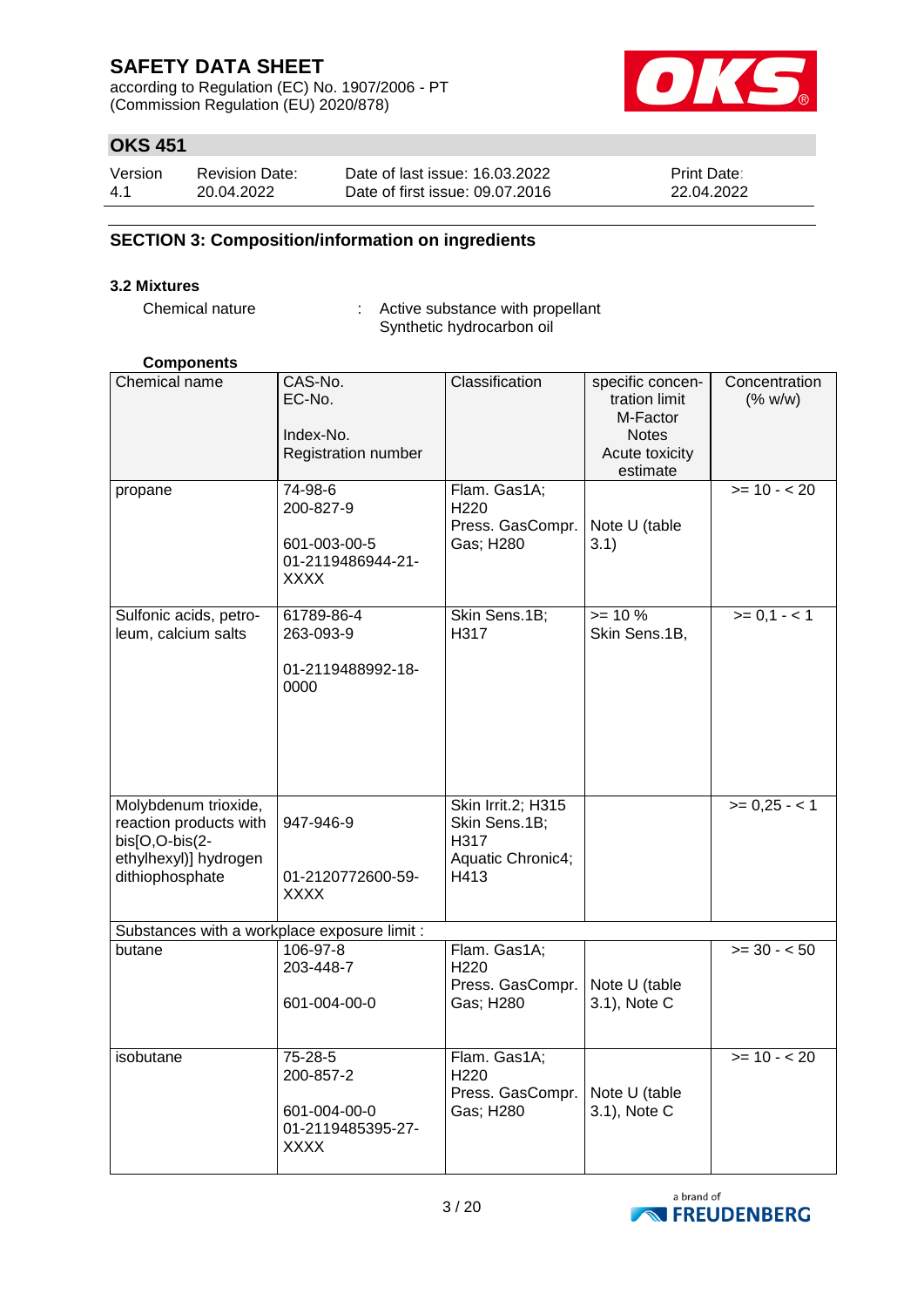according to Regulation (EC) No. 1907/2006 - PT (Commission Regulation (EU) 2020/878)



## **OKS 451**

| Version | Revision Date: | Date of last issue: 16.03.2022  | <b>Print Date:</b> |
|---------|----------------|---------------------------------|--------------------|
| -4.1    | 20.04.2022     | Date of first issue: 09.07.2016 | 22.04.2022         |

For explanation of abbreviations see section 16.

### **SECTION 4: First aid measures**

| 4.1 Description of first aid measures |                                                                                                                                                                                                                                                                                                                 |
|---------------------------------------|-----------------------------------------------------------------------------------------------------------------------------------------------------------------------------------------------------------------------------------------------------------------------------------------------------------------|
| If inhaled                            | Remove person to fresh air. If signs/symptoms continue, get<br>medical attention.<br>Keep patient warm and at rest.<br>If unconscious, place in recovery position and seek medical<br>advice.<br>Keep respiratory tract clear.<br>If breathing is irregular or stopped, administer artificial respira-<br>tion. |
| In case of skin contact               | Take off all contaminated clothing immediately.<br>Wash off immediately with soap and plenty of water.<br>Get medical attention immediately if irritation develops and<br>persists.<br>Wash clothing before reuse.<br>Thoroughly clean shoes before reuse.                                                      |
| In case of eye contact                | Rinse immediately with plenty of water, also under the eyelids,<br>for at least 10 minutes.<br>Seek medical advice.                                                                                                                                                                                             |
| If swallowed                          | Move the victim to fresh air.<br>Keep respiratory tract clear.<br>Do NOT induce vomiting.<br>Rinse mouth with water.                                                                                                                                                                                            |

#### **4.2 Most important symptoms and effects, both acute and delayed**

| Symptoms     | Inhalation may provoke the following symptoms:<br>Unconsciousness<br><b>Dizziness</b><br>Drowsiness<br>Headache<br>Nausea<br>Tiredness |
|--------------|----------------------------------------------------------------------------------------------------------------------------------------|
| <b>Risks</b> | Allergic appearance<br>May cause an allergic skin reaction.                                                                            |
|              | 4.3 Indication of any immediate medical attention and special treatment needed                                                         |

Treatment : The first aid procedure should be established in consultation with the doctor responsible for industrial medicine. Treat symptomatically.

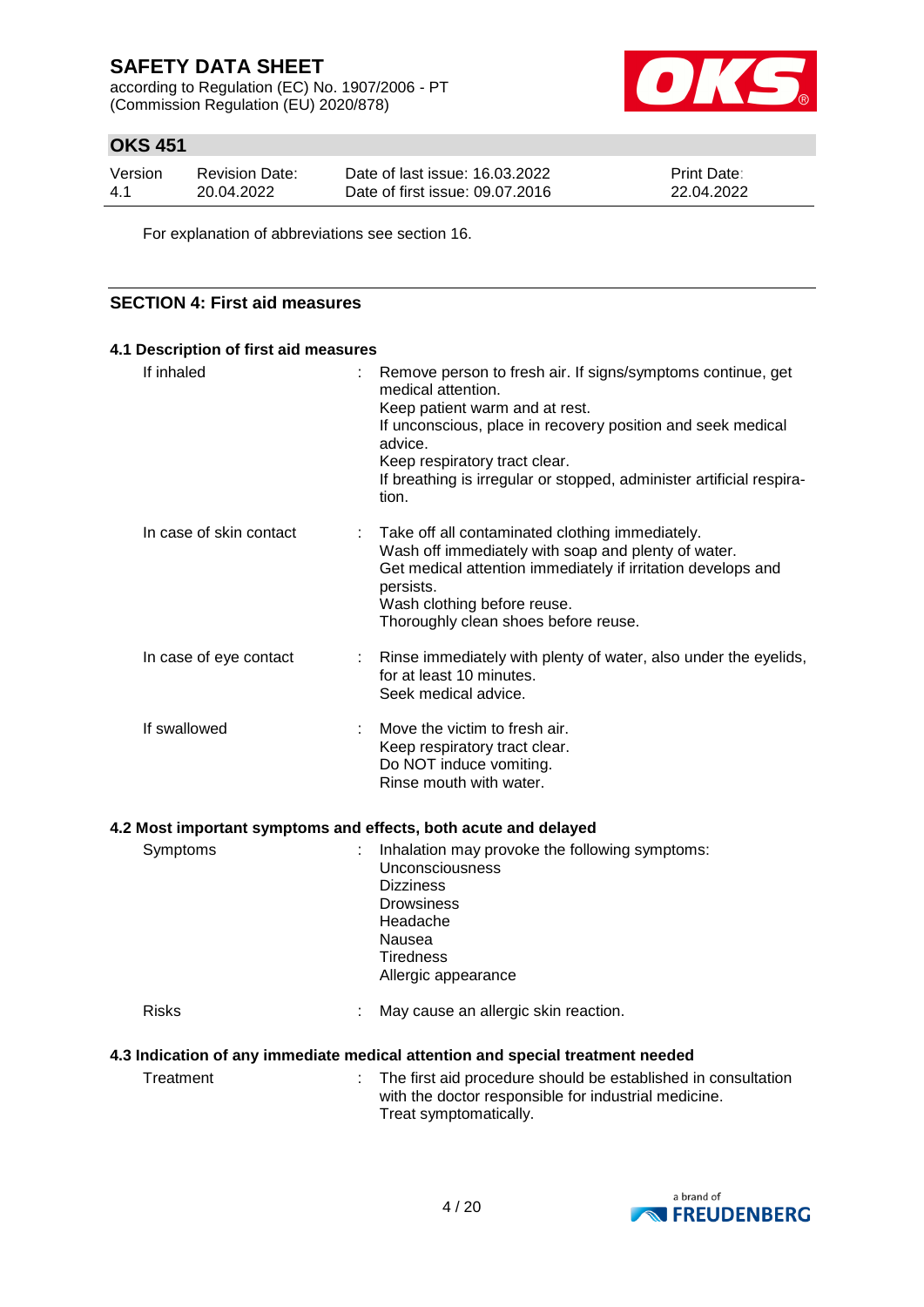according to Regulation (EC) No. 1907/2006 - PT (Commission Regulation (EU) 2020/878)



## **OKS 451**

| Version | <b>Revision Date:</b> | Date of last issue: 16.03.2022  | <b>Print Date:</b> |
|---------|-----------------------|---------------------------------|--------------------|
| $-4.1$  | 20.04.2022            | Date of first issue: 09.07.2016 | 22.04.2022         |

### **SECTION 5: Firefighting measures**

#### **5.1 Extinguishing media**

Suitable extinguishing media : ABC powder

| Unsuitable extinguishing | High volume water jet |
|--------------------------|-----------------------|
| media                    |                       |

#### **5.2 Special hazards arising from the substance or mixture**

| Specific hazards during fire-<br>fighting          | Fire Hazard<br>Do not let product enter drains.<br>Contains gas under pressure; may explode if heated.<br>Beware of vapours accumulating to form explosive concentra-<br>tions. Vapours can accumulate in low areas. |
|----------------------------------------------------|----------------------------------------------------------------------------------------------------------------------------------------------------------------------------------------------------------------------|
| Hazardous combustion prod-:<br>ucts                | Carbon oxides<br>Nitrogen oxides (NOx)                                                                                                                                                                               |
| 5.3 Advice for firefighters                        |                                                                                                                                                                                                                      |
| Special protective equipment :<br>for firefighters | In the event of fire, wear self-contained breathing apparatus.<br>Use personal protective equipment. Exposure to decomposi-<br>tion products may be a hazard to health.                                              |
| Further information                                | Standard procedure for chemical fires.<br>Collect contaminated fire extinguishing water separately. This<br>must not be discharged into drains.<br>Cool containers/tanks with water spray.                           |

#### **SECTION 6: Accidental release measures**

#### **6.1 Personal precautions, protective equipment and emergency procedures**

| Personal precautions                 | Evacuate personnel to safe areas.<br>Ensure adequate ventilation.<br>Remove all sources of ignition.<br>Do not breathe vapours or spray mist.<br>Refer to protective measures listed in sections 7 and 8.<br>Only qualified personnel equipped with suitable protective<br>equipment may intervene. |
|--------------------------------------|-----------------------------------------------------------------------------------------------------------------------------------------------------------------------------------------------------------------------------------------------------------------------------------------------------|
| <b>6.2 Environmental precautions</b> |                                                                                                                                                                                                                                                                                                     |
| Environmental precautions            | Try to prevent the material from entering drains or water                                                                                                                                                                                                                                           |

courses. Prevent further leakage or spillage if safe to do so. Local authorities should be advised if significant spillages cannot be contained.

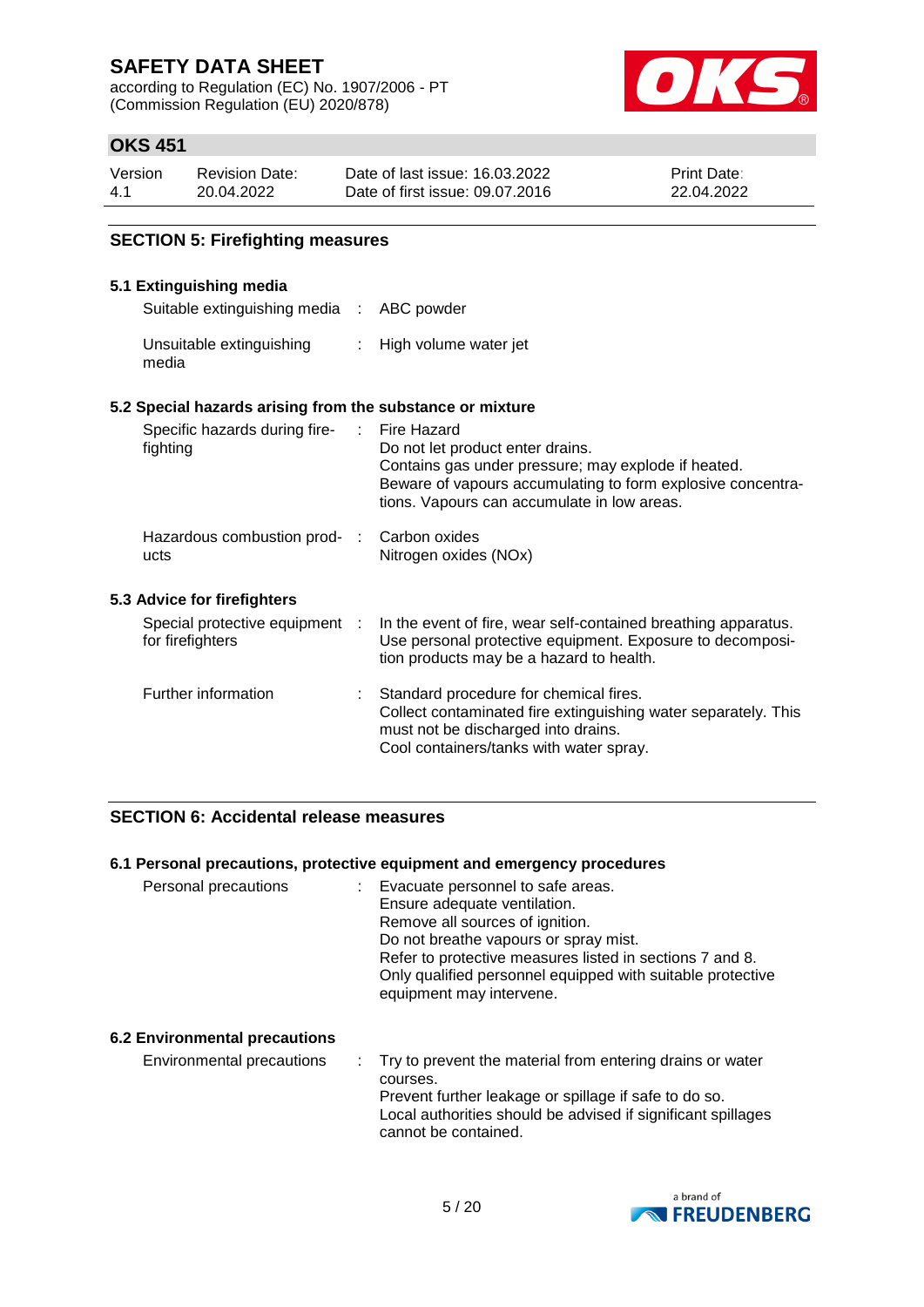according to Regulation (EC) No. 1907/2006 - PT (Commission Regulation (EU) 2020/878)



## **OKS 451**

| Version | Revision Date: | Date of last issue: 16.03.2022  | <b>Print Date:</b> |
|---------|----------------|---------------------------------|--------------------|
| -4.1    | 20.04.2022     | Date of first issue: 09.07.2016 | 22.04.2022         |

#### **6.3 Methods and material for containment and cleaning up**

| Methods for cleaning up | : Contain spillage, and then collect with non-combustible ab-<br>sorbent material, (e.g. sand, earth, diatomaceous earth, ver-<br>miculite) and place in container for disposal according to local<br>/ national regulations (see section 13).<br>Keep in suitable, closed containers for disposal.<br>Non-sparking tools should be used. |
|-------------------------|-------------------------------------------------------------------------------------------------------------------------------------------------------------------------------------------------------------------------------------------------------------------------------------------------------------------------------------------|
|-------------------------|-------------------------------------------------------------------------------------------------------------------------------------------------------------------------------------------------------------------------------------------------------------------------------------------------------------------------------------------|

#### **6.4 Reference to other sections**

For personal protection see section 8.

### **SECTION 7: Handling and storage**

#### **7.1 Precautions for safe handling**

| Advice on safe handling | Do not use in areas without adequate ventilation.<br>Do not breathe vapours or spray mist.<br>In case of insufficient ventilation, wear suitable respiratory<br>equipment.<br>Avoid contact with skin and eyes.<br>For personal protection see section 8.<br>Keep away from fire, sparks and heated surfaces.<br>Persons with a history of skin sensitisation problems or asth-<br>ma, allergies, chronic or recurrent respiratory disease should<br>not be employed in any process in which this mixture is being<br>used.<br>Smoking, eating and drinking should be prohibited in the ap-<br>plication area.<br>Wash hands and face before breaks and immediately after<br>handling the product.<br>Do not get in eyes or mouth or on skin.<br>Do not get on skin or clothing.<br>Do not ingest.<br>Do not use sparking tools.<br>These safety instructions also apply to empty packaging which<br>may still contain product residues.<br>Pressurized container: protect from sunlight and do not ex-<br>pose to temperatures exceeding 50 °C. Do not pierce or burn,<br>even after use. |  |
|-------------------------|--------------------------------------------------------------------------------------------------------------------------------------------------------------------------------------------------------------------------------------------------------------------------------------------------------------------------------------------------------------------------------------------------------------------------------------------------------------------------------------------------------------------------------------------------------------------------------------------------------------------------------------------------------------------------------------------------------------------------------------------------------------------------------------------------------------------------------------------------------------------------------------------------------------------------------------------------------------------------------------------------------------------------------------------------------------------------------------------|--|
| Hygiene measures        | Wash face, hands and any exposed skin thoroughly after<br>handling.                                                                                                                                                                                                                                                                                                                                                                                                                                                                                                                                                                                                                                                                                                                                                                                                                                                                                                                                                                                                                        |  |

#### **7.2 Conditions for safe storage, including any incompatibilities**

Requirements for storage areas and containers : BEWARE: Aerosol is pressurized. Keep away from direct sun exposure and temperatures over 50 °C. Do not open by force or throw into fire even after use. Do not spray on flames or red-hot objects. Store in accordance with the particular national regulations.

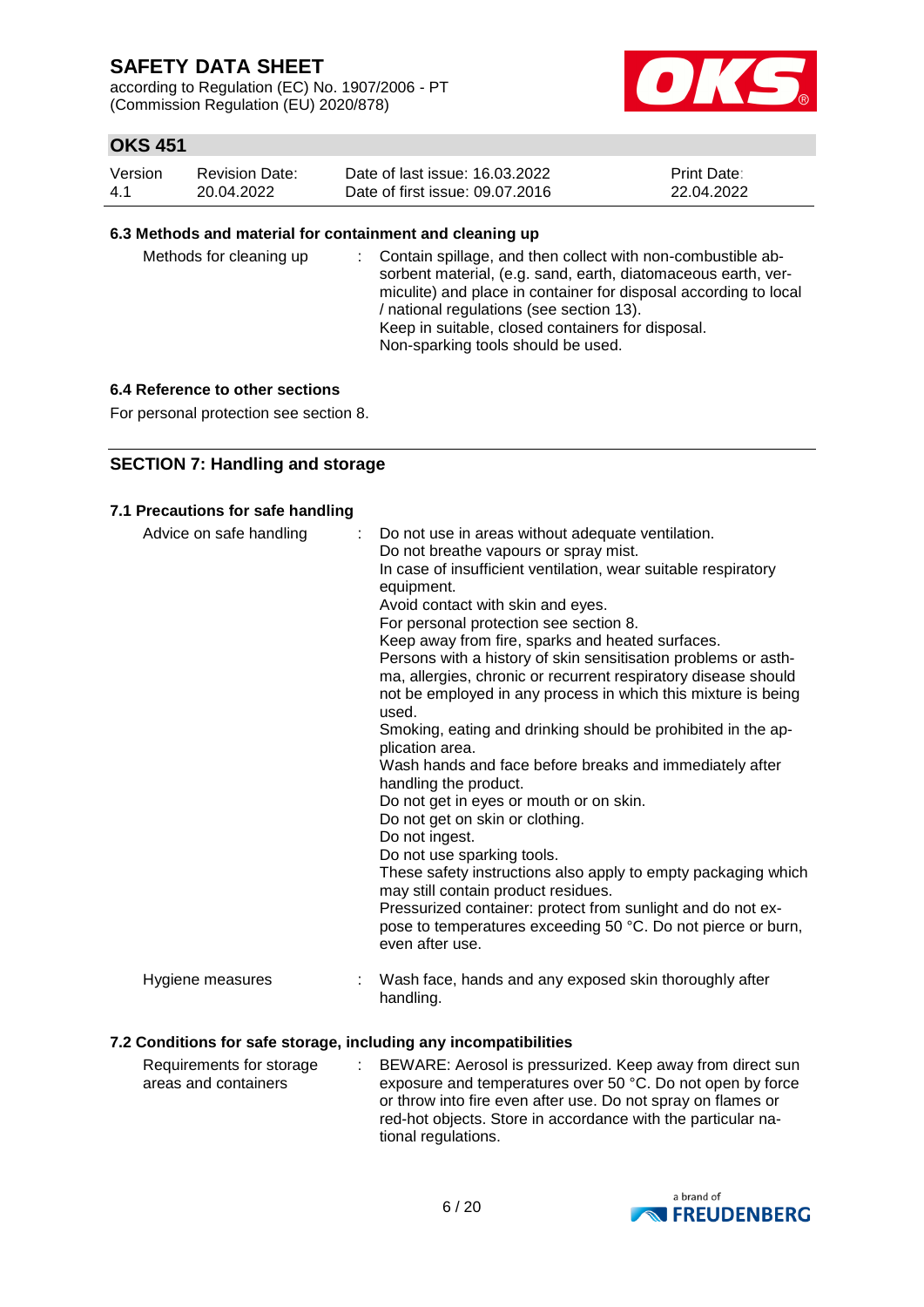according to Regulation (EC) No. 1907/2006 - PT (Commission Regulation (EU) 2020/878)



## **OKS 451**

| Version | Revision Date: | Date of last issue: 16.03.2022  | <b>Print Date:</b> |
|---------|----------------|---------------------------------|--------------------|
| 4.1     | 20.04.2022     | Date of first issue: 09.07.2016 | 22.04.2022         |

#### **7.3 Specific end use(s)**

Specific use(s) : Specific instructions for handling, not required.

### **SECTION 8: Exposure controls/personal protection**

#### **8.1 Control parameters**

#### **Occupational Exposure Limits**

| Components | CAS-No.  | Value type (Form<br>of exposure) | Control parameters | <b>Basis</b>                 |
|------------|----------|----------------------------------|--------------------|------------------------------|
| butane     | 106-97-8 | VLE CD                           | $1.000$ ppm        | PT OEL<br>$(2014 - 11 - 14)$ |
| isobutane  | 75-28-5  | VLE CD                           | $1.000$ ppm        | PT OEL<br>$(2014 - 11 - 14)$ |

#### **Derived No Effect Level (DNEL) according to Regulation (EC) No. 1907/2006:**

| Substance name                                                                                                 | End Use        | Exposure routes | Potential health ef-<br>fects | Value                 |
|----------------------------------------------------------------------------------------------------------------|----------------|-----------------|-------------------------------|-----------------------|
| Benzene, mono-C10-<br>13-alkyl derivs., distn.<br>residues                                                     | <b>Workers</b> | Inhalation      | Long-term systemic<br>effects | $3,2$ mg/m $3$        |
|                                                                                                                | Workers        | Skin contact    | Long-term systemic<br>effects | $4,3$ mg/kg<br>bw/day |
| Molybdenum trioxide,<br>reaction products with<br>$bis[O,O-bis(2-$<br>ethylhexyl)] hydrogen<br>dithiophosphate | Workers        | Inhalation      | Long-term systemic<br>effects | 4,93 mg/m3            |
|                                                                                                                | Workers        | Dermal          | Long-term systemic<br>effects | $1,4$ mg/kg<br>bw/day |

### **Predicted No Effect Concentration (PNEC) according to Regulation (EC) No. 1907/2006:**

| Substance name             | <b>Environmental Compartment</b>          | Value         |
|----------------------------|-------------------------------------------|---------------|
| Benzene, mono-C10-13-alkyl | Fresh water                               | $0,001$ mg/l  |
| derivs., distn. residues   |                                           |               |
|                            | Intermittent use/release                  | $0,001$ mg/l  |
|                            | Marine water                              | $0$ mg/l      |
|                            | Microbiological Activity in Sewage Treat- | $2$ mg/l      |
|                            | ment Systems                              |               |
|                            | Fresh water sediment                      | $1,65$ mg/kg  |
|                            | Marine sediment                           | $0,165$ mg/kg |
|                            | Soil                                      | 0,329 mg/kg   |

#### **8.2 Exposure controls**

#### **Engineering measures**

Use only in an area equipped with explosion proof exhaust ventilation. Handle only in a place equipped with local exhaust (or other appropriate exhaust).

### **Personal protective equipment**

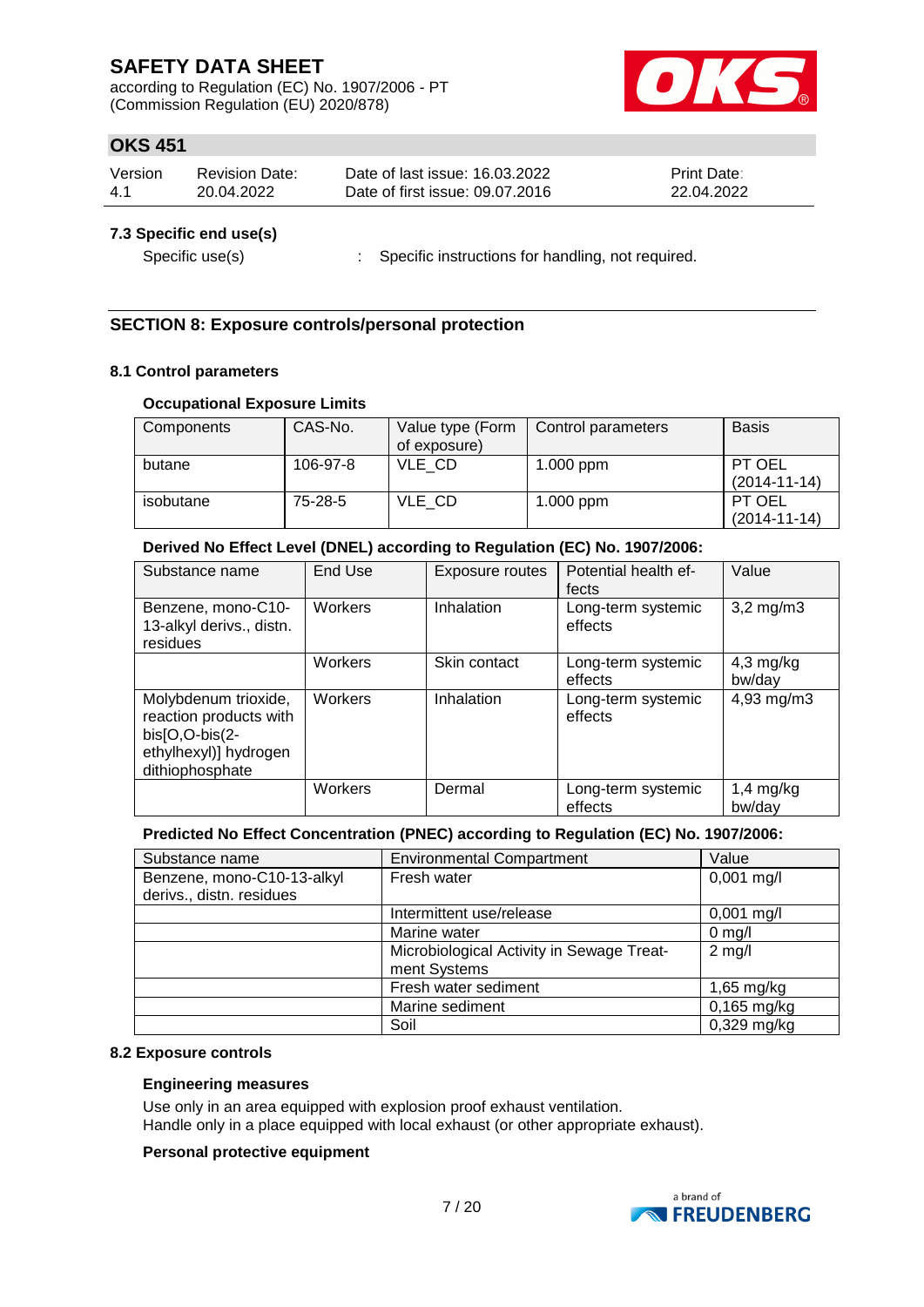according to Regulation (EC) No. 1907/2006 - PT (Commission Regulation (EU) 2020/878)



## **OKS 451**

| Version<br>4.1                                                        | <b>Revision Date:</b><br>20.04.2022                                                                                                                                                                                                                                                                                                                                                     | Date of last issue: 16.03.2022<br>Date of first issue: 09.07.2016 | Print Date:<br>22.04.2022                                                                                                                                                                                                                                                                |  |
|-----------------------------------------------------------------------|-----------------------------------------------------------------------------------------------------------------------------------------------------------------------------------------------------------------------------------------------------------------------------------------------------------------------------------------------------------------------------------------|-------------------------------------------------------------------|------------------------------------------------------------------------------------------------------------------------------------------------------------------------------------------------------------------------------------------------------------------------------------------|--|
|                                                                       | Eye protection                                                                                                                                                                                                                                                                                                                                                                          | Safety glasses with side-shields                                  |                                                                                                                                                                                                                                                                                          |  |
| Hand protection<br>Material<br>Break through time<br>Protective index |                                                                                                                                                                                                                                                                                                                                                                                         | butyl-rubber<br>$> 10$ min<br>Class 1                             |                                                                                                                                                                                                                                                                                          |  |
|                                                                       | Remarks<br>For prolonged or repeated contact use protective gloves. The<br>break through time depends amongst other things on the<br>material, the thickness and the type of glove and therefore<br>has to be measured for each case.<br>The selected protective gloves have to satisfy the specifica-<br>tions of Regulation (EU) 2016/425 and the standard EN 374<br>derived from it. |                                                                   |                                                                                                                                                                                                                                                                                          |  |
| Respiratory protection                                                |                                                                                                                                                                                                                                                                                                                                                                                         | Short term only                                                   | Use respiratory protection unless adequate local exhaust ven-<br>tilation is provided or exposure assessment demonstrates that<br>exposures are within recommended exposure guidelines.                                                                                                  |  |
|                                                                       | Filter type                                                                                                                                                                                                                                                                                                                                                                             | Filter type A-P                                                   |                                                                                                                                                                                                                                                                                          |  |
| Protective measures                                                   |                                                                                                                                                                                                                                                                                                                                                                                         | cific work-place.                                                 | The type of protective equipment must be selected according<br>to the concentration and amount of the dangerous substance<br>at the specific workplace.<br>Choose body protection in relation to its type, to the concen-<br>tration and amount of dangerous substances, and to the spe- |  |

## **SECTION 9: Physical and chemical properties**

#### **9.1 Information on basic physical and chemical properties**

| Physical state                |            | aerosol                      |
|-------------------------------|------------|------------------------------|
| Colour                        | t          | brown                        |
| Odour                         |            | characteristic               |
| Odour Threshold               | t.         | No data available            |
|                               |            |                              |
| Melting point/range           |            | No data available            |
| Boiling point/boiling range   |            | : $-42$ °C (1.013 hPa)       |
| Flammability (solid, gas)     | t.         | Extremely flammable aerosol. |
| Upper explosion limit / Upper | $\sim 100$ | 10,9 %(V)                    |

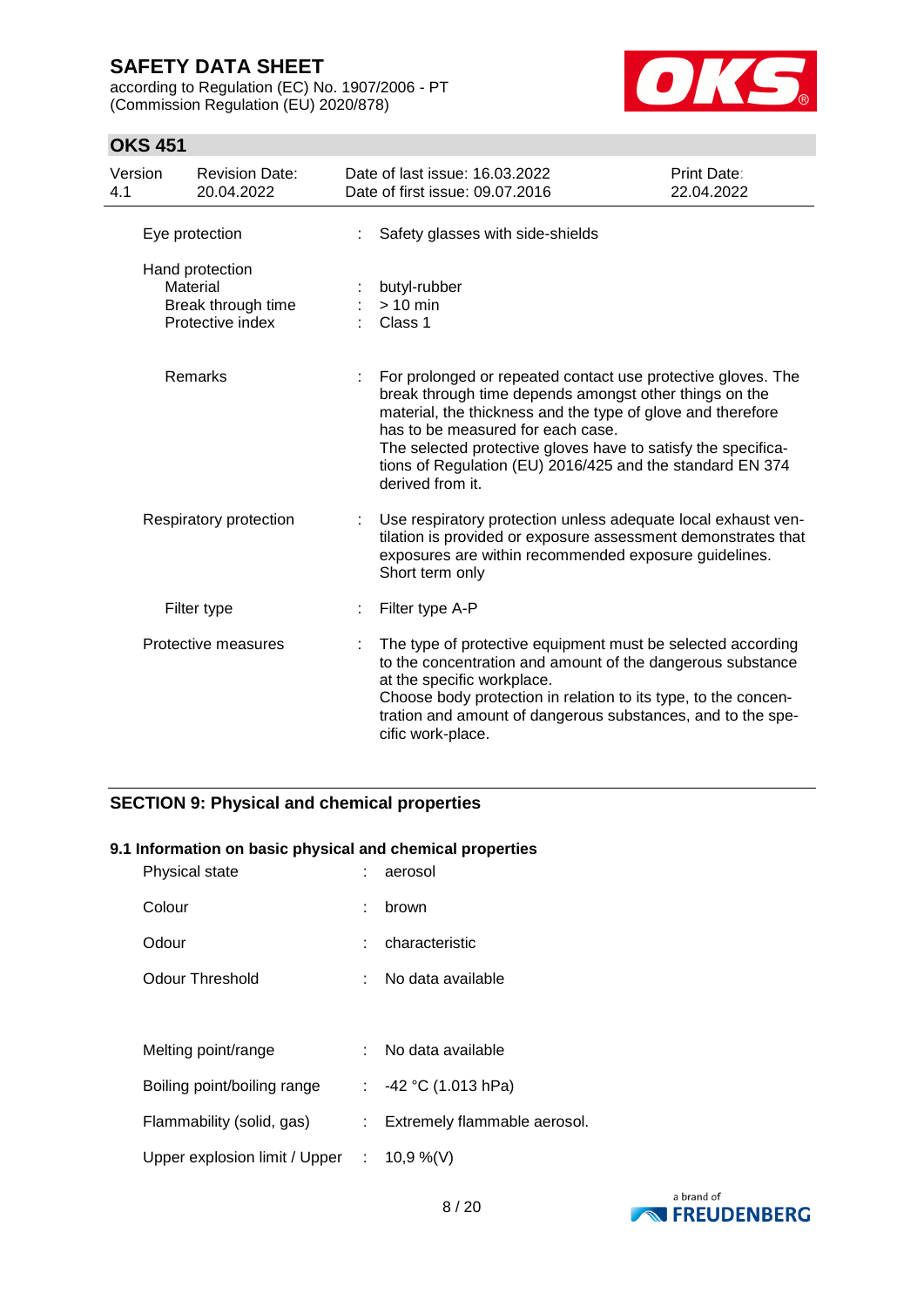according to Regulation (EC) No. 1907/2006 - PT (Commission Regulation (EU) 2020/878)



| Version<br>4.1        |                     | <b>Revision Date:</b><br>20.04.2022                               |    | Date of last issue: 16.03.2022<br>Date of first issue: 09.07.2016    | Print Date:<br>22.04.2022 |
|-----------------------|---------------------|-------------------------------------------------------------------|----|----------------------------------------------------------------------|---------------------------|
|                       |                     | flammability limit                                                |    |                                                                      |                           |
|                       |                     | Lower explosion limit / Lower : $1,5\%$ (V)<br>flammability limit |    |                                                                      |                           |
|                       | Flash point         |                                                                   |    | $-60 °C$<br>Method: DIN 51755, closed cup                            |                           |
|                       |                     | Auto-ignition temperature                                         | ÷. | $>$ 350 °C                                                           |                           |
|                       |                     | Decomposition temperature                                         | ÷. | No data available                                                    |                           |
|                       | pH                  |                                                                   | ÷. | Not applicable<br>substance/mixture is non-soluble (in water)        |                           |
|                       | Viscosity           | Viscosity, dynamic                                                | ÷  | No data available                                                    |                           |
|                       |                     | Viscosity, kinematic                                              |    | $<$ 20,5 mm2/s (40 °C)                                               |                           |
|                       | Solubility(ies)     | Water solubility                                                  |    | insoluble                                                            |                           |
|                       |                     | Solubility in other solvents :                                    |    | No data available                                                    |                           |
|                       | octanol/water       | Partition coefficient: n-                                         | t. | No data available                                                    |                           |
|                       |                     | Vapour pressure                                                   | ÷. | 3.000 hPa (20 °C)                                                    |                           |
|                       |                     | Relative density                                                  |    | 0,67(20 °C)<br>Reference substance: Water<br>The value is calculated |                           |
|                       | Density             |                                                                   |    | $0,67$ g/cm3<br>(20 °C)                                              |                           |
|                       | <b>Bulk density</b> |                                                                   |    | No data available                                                    |                           |
|                       |                     | Relative vapour density                                           |    | No data available                                                    |                           |
| 9.2 Other information |                     |                                                                   |    |                                                                      |                           |
|                       | <b>Explosives</b>   |                                                                   |    | Not explosive                                                        |                           |
|                       |                     | Oxidizing properties                                              |    | No data available                                                    |                           |
|                       | Self-ignition       |                                                                   |    | not auto-flammable                                                   |                           |
|                       |                     | Metal corrosion rate                                              |    | Not corrosive to metals                                              |                           |

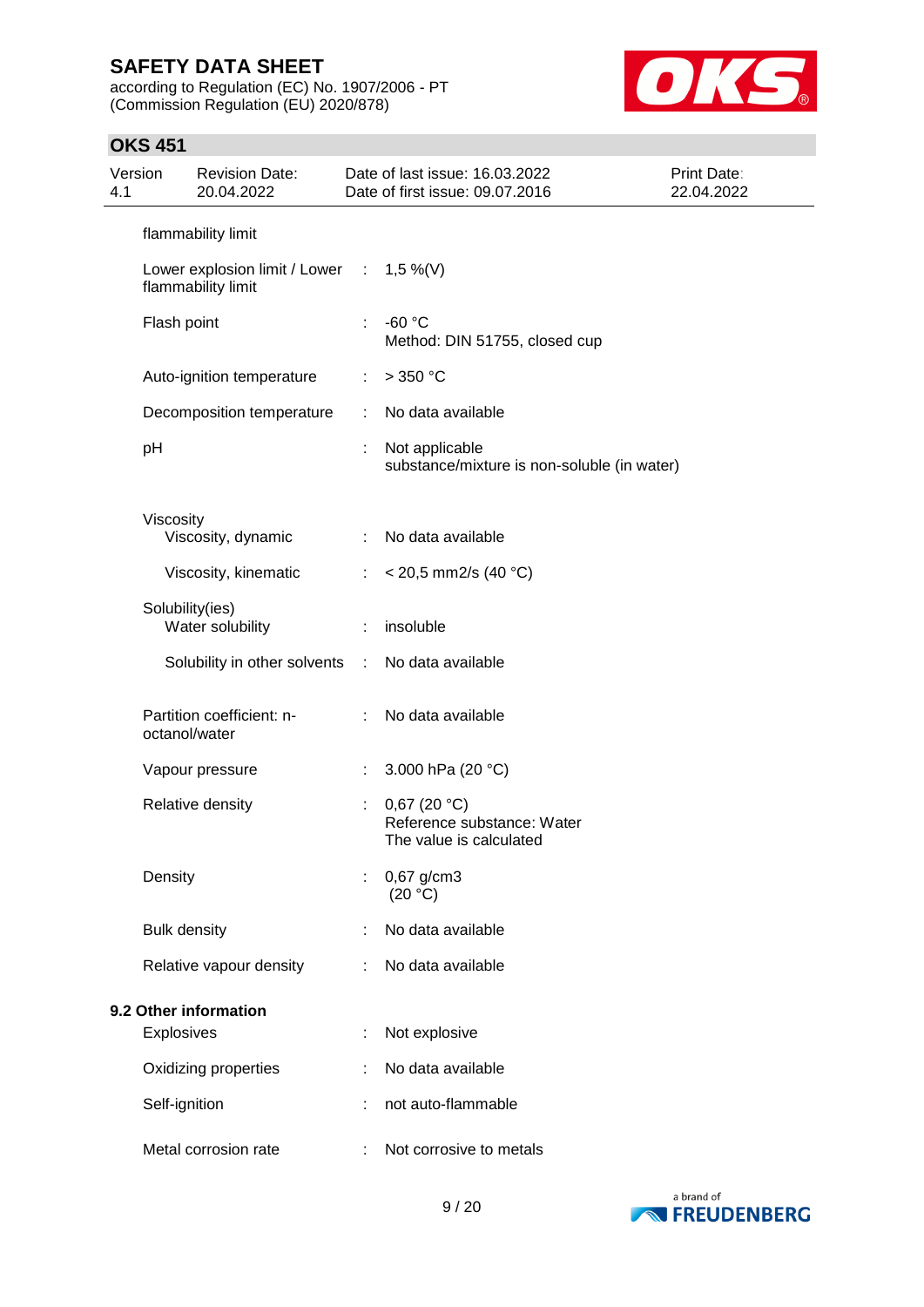according to Regulation (EC) No. 1907/2006 - PT (Commission Regulation (EU) 2020/878)



## **OKS 451**

| Version<br>4.1 | <b>Revision Date:</b><br>20.04.2022 | Date of last issue: 16.03.2022<br>Date of first issue: 09.07.2016 | <b>Print Date:</b><br>22.04.2022 |
|----------------|-------------------------------------|-------------------------------------------------------------------|----------------------------------|
|                | Evaporation rate                    | : No data available                                               |                                  |
|                | Sublimation point                   | : No data available                                               |                                  |

## **SECTION 10: Stability and reactivity**

#### **10.1 Reactivity**

No hazards to be specially mentioned.

#### **10.2 Chemical stability**

Stable under normal conditions.

# **10.3 Possibility of hazardous reactions**

Hazardous reactions : No dangerous reaction known under conditions of normal use.

#### **10.4 Conditions to avoid**

Conditions to avoid : Heat, flames and sparks. Strong sunlight for prolonged periods. Risk of receptacle bursting.

#### **10.5 Incompatible materials**

| Materials to avoid | Oxidizing agents |
|--------------------|------------------|
|--------------------|------------------|

#### **10.6 Hazardous decomposition products**

No decomposition if stored and applied as directed.

## **SECTION 11: Toxicological information**

#### **11.1 Information on hazard classes as defined in Regulation (EC) No 1272/2008**

#### **Acute toxicity**

| <b>Product:</b> |
|-----------------|
|-----------------|

| <b>FIUUUUL.</b>           |    |                                                                                  |
|---------------------------|----|----------------------------------------------------------------------------------|
| Acute oral toxicity       |    | Remarks: This information is not available.                                      |
| Acute inhalation toxicity |    | Symptoms: Inhalation may provoke the following symptoms:<br>Respiratory disorder |
| Acute dermal toxicity     | t. | Symptoms: Redness, Local irritation                                              |

#### **Components:**

## **Molybdenum trioxide, reaction products with bis[O,O-bis(2-ethylhexyl)] hydrogen dithiophosphate:**

Acute dermal toxicity : Symptoms: Redness, Local irritation

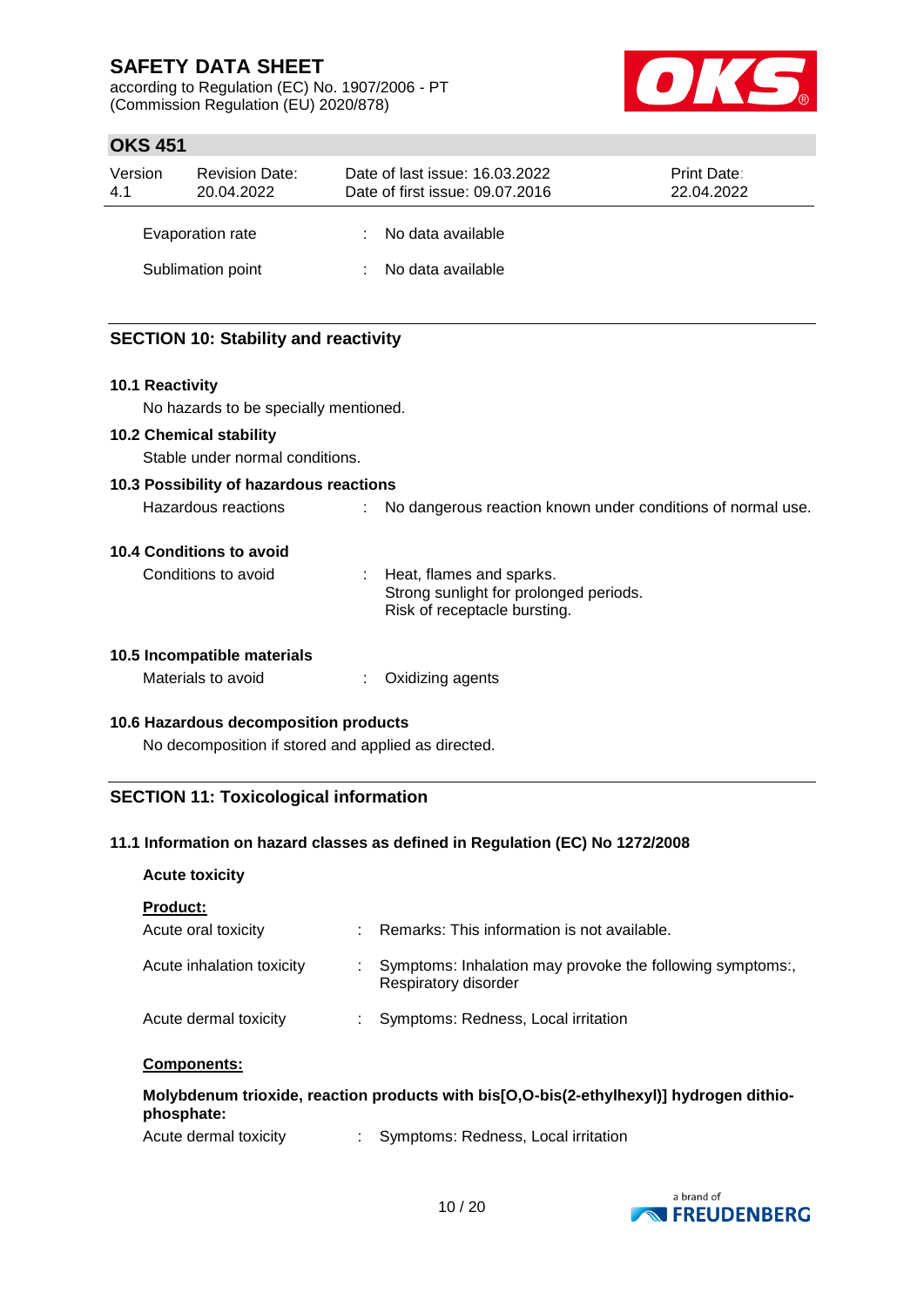according to Regulation (EC) No. 1907/2006 - PT (Commission Regulation (EU) 2020/878)



| Version<br>4.1 | <b>Revision Date:</b><br>20.04.2022       |    | Date of last issue: 16.03.2022<br>Date of first issue: 09.07.2016                       | Print Date:<br>22.04.2022 |
|----------------|-------------------------------------------|----|-----------------------------------------------------------------------------------------|---------------------------|
| butane:        |                                           |    |                                                                                         |                           |
|                | Acute inhalation toxicity                 | ÷. | LC50 (Rat): 658 mg/l<br>Exposure time: 4 h<br>Test atmosphere: gas                      |                           |
|                | isobutane:                                |    |                                                                                         |                           |
|                | Acute inhalation toxicity                 |    | : LC50 (Rat): 658 mg/l<br>Exposure time: 4 h<br>Test atmosphere: gas                    |                           |
|                | <b>Skin corrosion/irritation</b>          |    |                                                                                         |                           |
| Product:       |                                           |    |                                                                                         |                           |
| Remarks        |                                           |    | This information is not available.                                                      |                           |
|                | Components:                               |    |                                                                                         |                           |
|                | phosphate:                                |    | Molybdenum trioxide, reaction products with bis[O,O-bis(2-ethylhexyl)] hydrogen dithio- |                           |
| Result         | Assessment                                | ÷  | Irritating to skin.<br>Irritating to skin.                                              |                           |
| Remarks        |                                           |    | Irritating to skin.                                                                     |                           |
|                | Serious eye damage/eye irritation         |    |                                                                                         |                           |
| Product:       |                                           |    |                                                                                         |                           |
| Result         |                                           |    | Eye irritation                                                                          |                           |
| Remarks        |                                           |    | Irritating to eyes.                                                                     |                           |
|                | <b>Components:</b>                        |    |                                                                                         |                           |
|                | phosphate:                                |    | Molybdenum trioxide, reaction products with bis[O,O-bis(2-ethylhexyl)] hydrogen dithio- |                           |
| Result         | Assessment                                |    | No eye irritation<br>No eye irritation                                                  |                           |
|                | Respiratory or skin sensitisation         |    |                                                                                         |                           |
| Product:       |                                           |    |                                                                                         |                           |
| Result         | Assessment                                |    | May cause sensitisation by skin contact.<br>May cause sensitisation by skin contact.    |                           |
|                | Components:                               |    |                                                                                         |                           |
|                | Sulfonic acids, petroleum, calcium salts: |    |                                                                                         |                           |
|                | Assessment                                | t. | The product is a skin sensitiser, sub-category 1B.                                      |                           |
|                |                                           |    |                                                                                         | a brand of                |

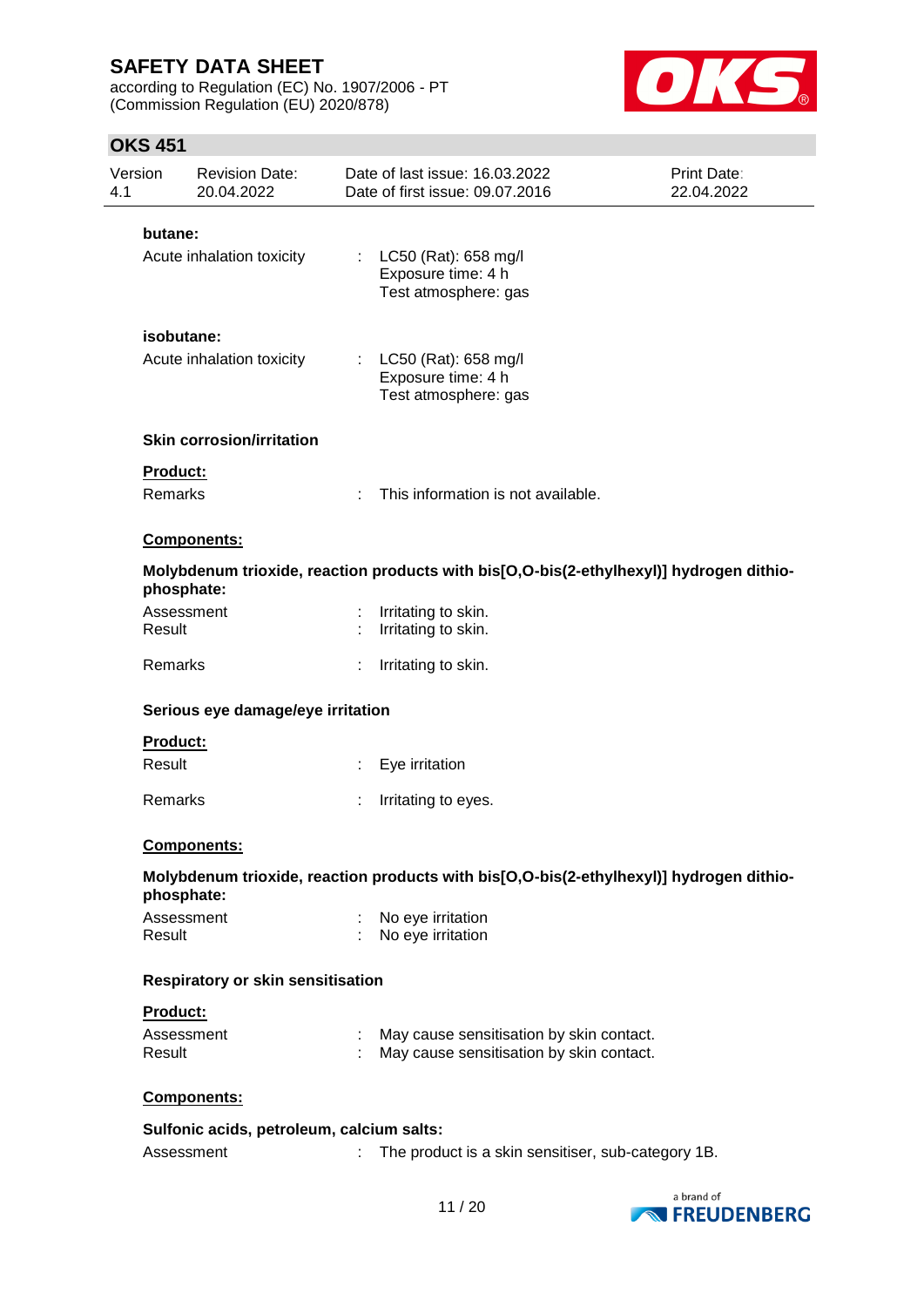according to Regulation (EC) No. 1907/2006 - PT (Commission Regulation (EU) 2020/878)



| Version<br>4.1 |                            | <b>Revision Date:</b><br>20.04.2022    |   | Date of last issue: 16.03.2022<br>Date of first issue: 09.07.2016                                                                                                                                                                                                         | Print Date:<br>22.04.2022 |
|----------------|----------------------------|----------------------------------------|---|---------------------------------------------------------------------------------------------------------------------------------------------------------------------------------------------------------------------------------------------------------------------------|---------------------------|
|                | phosphate:                 |                                        |   | Molybdenum trioxide, reaction products with bis[O,O-bis(2-ethylhexyl)] hydrogen dithio-                                                                                                                                                                                   |                           |
|                | Assessment<br>Result       |                                        |   | The product is a skin sensitiser, sub-category 1B.<br>The product is a skin sensitiser, sub-category 1B.                                                                                                                                                                  |                           |
|                |                            | <b>Germ cell mutagenicity</b>          |   |                                                                                                                                                                                                                                                                           |                           |
|                | Product:                   |                                        |   |                                                                                                                                                                                                                                                                           |                           |
|                |                            | Genotoxicity in vitro                  |   | Remarks: No data available                                                                                                                                                                                                                                                |                           |
|                |                            | Genotoxicity in vivo                   |   | Remarks: No data available                                                                                                                                                                                                                                                |                           |
|                |                            | Carcinogenicity                        |   |                                                                                                                                                                                                                                                                           |                           |
|                | <b>Product:</b><br>Remarks |                                        | ÷ | No data available                                                                                                                                                                                                                                                         |                           |
|                |                            |                                        |   |                                                                                                                                                                                                                                                                           |                           |
|                |                            | <b>Reproductive toxicity</b>           |   |                                                                                                                                                                                                                                                                           |                           |
|                | <b>Product:</b>            |                                        |   |                                                                                                                                                                                                                                                                           |                           |
|                |                            | Effects on fertility                   |   | Remarks: No data available                                                                                                                                                                                                                                                |                           |
|                | ment                       | Effects on foetal develop-             |   | : Remarks: No data available                                                                                                                                                                                                                                              |                           |
|                |                            | <b>Repeated dose toxicity</b>          |   |                                                                                                                                                                                                                                                                           |                           |
|                | Product:                   |                                        |   |                                                                                                                                                                                                                                                                           |                           |
|                | <b>Remarks</b>             |                                        |   | This information is not available.                                                                                                                                                                                                                                        |                           |
|                |                            | <b>Aspiration toxicity</b>             |   |                                                                                                                                                                                                                                                                           |                           |
|                | <b>Product:</b>            |                                        |   |                                                                                                                                                                                                                                                                           |                           |
|                |                            | This information is not available.     |   |                                                                                                                                                                                                                                                                           |                           |
|                |                            | 11.2 Information on other hazards      |   |                                                                                                                                                                                                                                                                           |                           |
|                |                            | <b>Endocrine disrupting properties</b> |   |                                                                                                                                                                                                                                                                           |                           |
|                | <b>Product:</b>            |                                        |   |                                                                                                                                                                                                                                                                           |                           |
|                | Assessment                 |                                        |   | The substance/mixture does not contain components consid-<br>ered to have endocrine disrupting properties according to<br>REACH Article 57(f) or Commission Delegated regulation<br>(EU) 2017/2100 or Commission Regulation (EU) 2018/605 at<br>levels of 0.1% or higher. |                           |
|                |                            | <b>Further information</b>             |   |                                                                                                                                                                                                                                                                           |                           |
|                | Product:                   |                                        |   |                                                                                                                                                                                                                                                                           |                           |

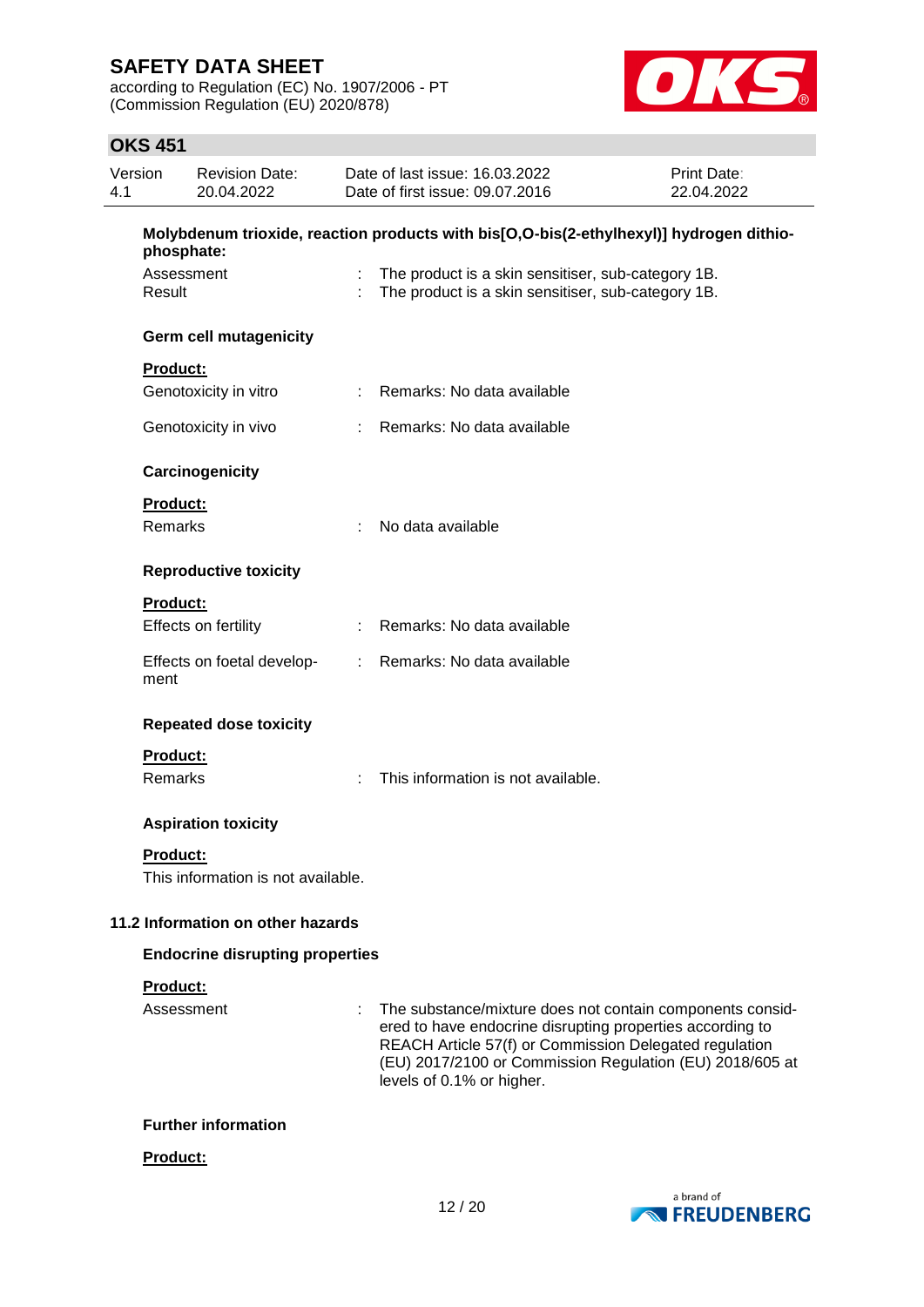according to Regulation (EC) No. 1907/2006 - PT (Commission Regulation (EU) 2020/878)



## **OKS 451**

| Version<br>4.1 | <b>Revision Date:</b><br>20.04.2022 |   | Date of last issue: 16.03.2022<br>Date of first issue: 09.07.2016                               | <b>Print Date:</b><br>22.04.2022 |
|----------------|-------------------------------------|---|-------------------------------------------------------------------------------------------------|----------------------------------|
| Remarks        |                                     | ÷ | Information given is based on data on the components and<br>the toxicology of similar products. |                                  |
|                | <b>Components:</b>                  |   | Molybdenum trioxide, reaction products with bis[O,O-bis(2-ethylhexyl)] hydrogen dithio-         |                                  |
|                | phosphate:                          |   |                                                                                                 |                                  |
| Remarks        |                                     | ÷ | Ingestion causes irritation of upper respiratory system and<br>gastrointestinal disturbance.    |                                  |

# **SECTION 12: Ecological information**

### **12.1 Toxicity**

| phosphate:                                                                          | Molybdenum trioxide, reaction products with bis[O,O-bis(2-ethylhexyl)] hydrogen dithio- |
|-------------------------------------------------------------------------------------|-----------------------------------------------------------------------------------------|
| <b>Components:</b>                                                                  |                                                                                         |
| Toxicity to microorganisms                                                          | Remarks: No data available                                                              |
| Toxicity to algae/aquatic<br>plants                                                 | : Remarks: No data available                                                            |
| Toxicity to daphnia and other : Remarks: No data available<br>aquatic invertebrates |                                                                                         |
| <b>Product:</b><br>Toxicity to fish                                                 | : Remarks: No data available                                                            |

| Toxicity to fish                                         |    | LC50 (Oncorhynchus mykiss (rainbow trout)): $> 100$ mg/l<br>Exposure time: 96 h<br>Test Type: semi-static test<br>Method: OECD Test Guideline 203<br>GLP: yes |
|----------------------------------------------------------|----|---------------------------------------------------------------------------------------------------------------------------------------------------------------|
|                                                          |    | Remarks: May cause long-term adverse effects in the aquatic<br>environment.                                                                                   |
| Toxicity to daphnia and other :<br>aquatic invertebrates |    | EC50 (Daphnia magna (Water flea)): > 100 mg/l<br>Exposure time: 48 h<br>Test Type: static test<br>Method: OECD Test Guideline 202<br>GLP: yes                 |
| Toxicity to algae/aquatic<br>plants                      | ÷. | EC50 (Pseudokirchneriella subcapitata (green algae)): > 100<br>mq/l<br>Exposure time: 72 h<br>Test Type: static test                                          |

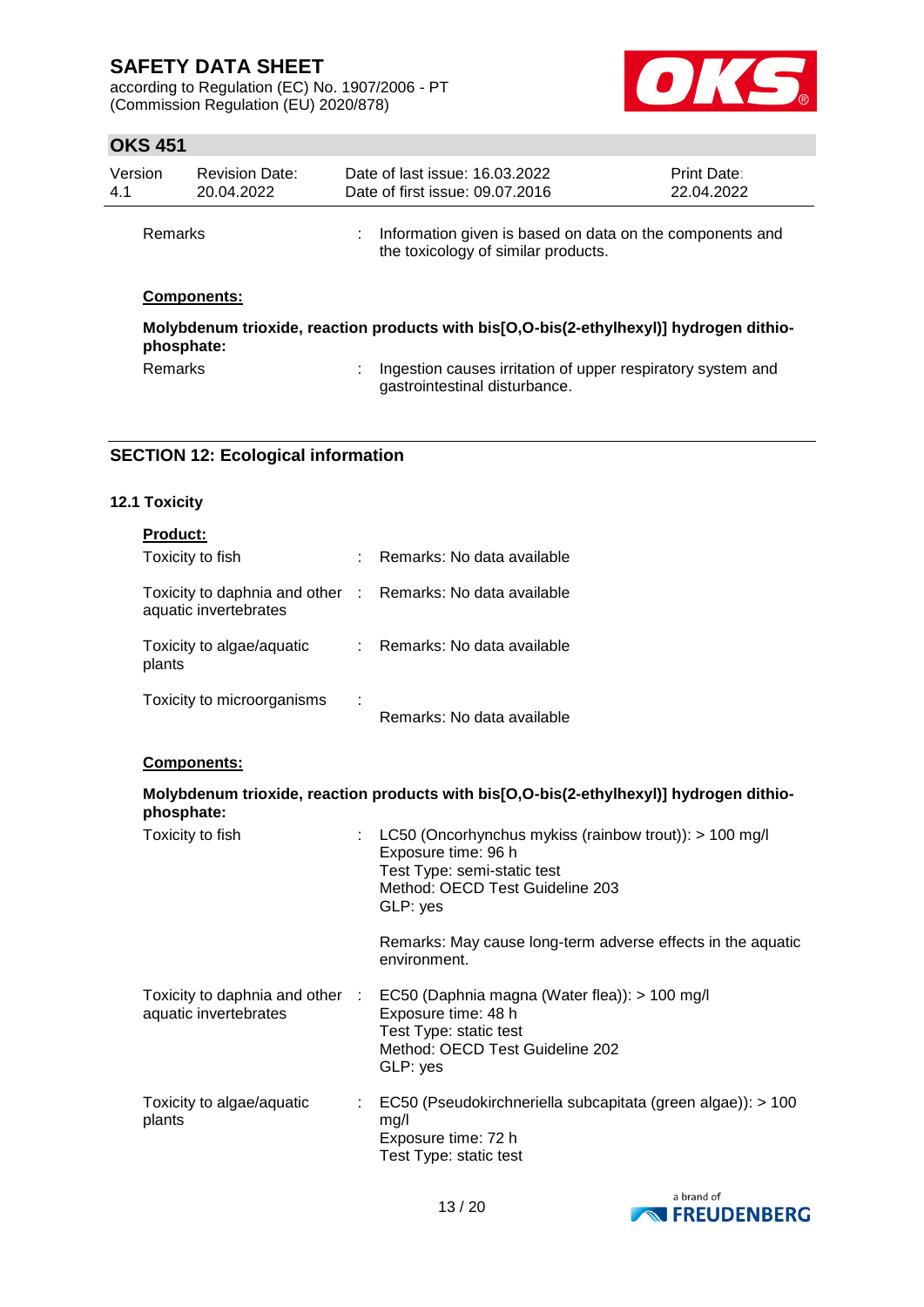according to Regulation (EC) No. 1907/2006 - PT (Commission Regulation (EU) 2020/878)



|                                    | Version    | <b>Revision Date:</b>                      |   | Date of last issue: 16.03.2022                                                                                                                                                                                          | Print Date: |  |
|------------------------------------|------------|--------------------------------------------|---|-------------------------------------------------------------------------------------------------------------------------------------------------------------------------------------------------------------------------|-------------|--|
| 4.1                                |            | 20.04.2022                                 |   | Date of first issue: 09.07.2016                                                                                                                                                                                         | 22.04.2022  |  |
|                                    |            |                                            |   | Method: OECD Test Guideline 201<br>GLP: yes                                                                                                                                                                             |             |  |
| 12.2 Persistence and degradability |            |                                            |   |                                                                                                                                                                                                                         |             |  |
|                                    | Product:   |                                            |   |                                                                                                                                                                                                                         |             |  |
|                                    |            | Biodegradability                           |   | : Remarks: No data available                                                                                                                                                                                            |             |  |
|                                    | ity        |                                            |   | Physico-chemical removabil- : Remarks: No data available                                                                                                                                                                |             |  |
|                                    |            | Components:                                |   |                                                                                                                                                                                                                         |             |  |
|                                    | phosphate: |                                            |   | Molybdenum trioxide, reaction products with bis[O,O-bis(2-ethylhexyl)] hydrogen dithio-                                                                                                                                 |             |  |
|                                    |            | Biodegradability                           |   | Result: Not rapidly biodegradable<br>Biodegradation: 11 %<br>Exposure time: 28 d<br>Method: OECD Test Guideline 301B                                                                                                    |             |  |
| 12.3 Bioaccumulative potential     |            |                                            |   |                                                                                                                                                                                                                         |             |  |
|                                    | Product:   |                                            |   |                                                                                                                                                                                                                         |             |  |
|                                    |            | Bioaccumulation                            |   | Remarks: This mixture contains no substance considered to<br>be persistent, bioaccumulating and toxic (PBT).<br>This mixture contains no substance considered to be very<br>persistent and very bioaccumulating (vPvB). |             |  |
|                                    |            | <b>Components:</b>                         |   |                                                                                                                                                                                                                         |             |  |
|                                    | propane:   |                                            |   |                                                                                                                                                                                                                         |             |  |
|                                    |            | Partition coefficient: n-<br>octanol/water | ÷ | log Pow: 2,36                                                                                                                                                                                                           |             |  |
|                                    | phosphate: |                                            |   | Molybdenum trioxide, reaction products with bis[O,O-bis(2-ethylhexyl)] hydrogen dithio-                                                                                                                                 |             |  |
|                                    |            | Partition coefficient: n-<br>octanol/water | ÷ | log Pow: > 4                                                                                                                                                                                                            |             |  |
|                                    | butane:    |                                            |   |                                                                                                                                                                                                                         |             |  |
|                                    |            | Partition coefficient: n-<br>octanol/water |   | : log Pow: 2,89<br>Method: OECD Test Guideline 107                                                                                                                                                                      |             |  |
|                                    | isobutane: |                                            |   |                                                                                                                                                                                                                         |             |  |
|                                    |            | Partition coefficient: n-<br>octanol/water |   | log Pow: 2,88<br>Method: OECD Test Guideline 107                                                                                                                                                                        |             |  |

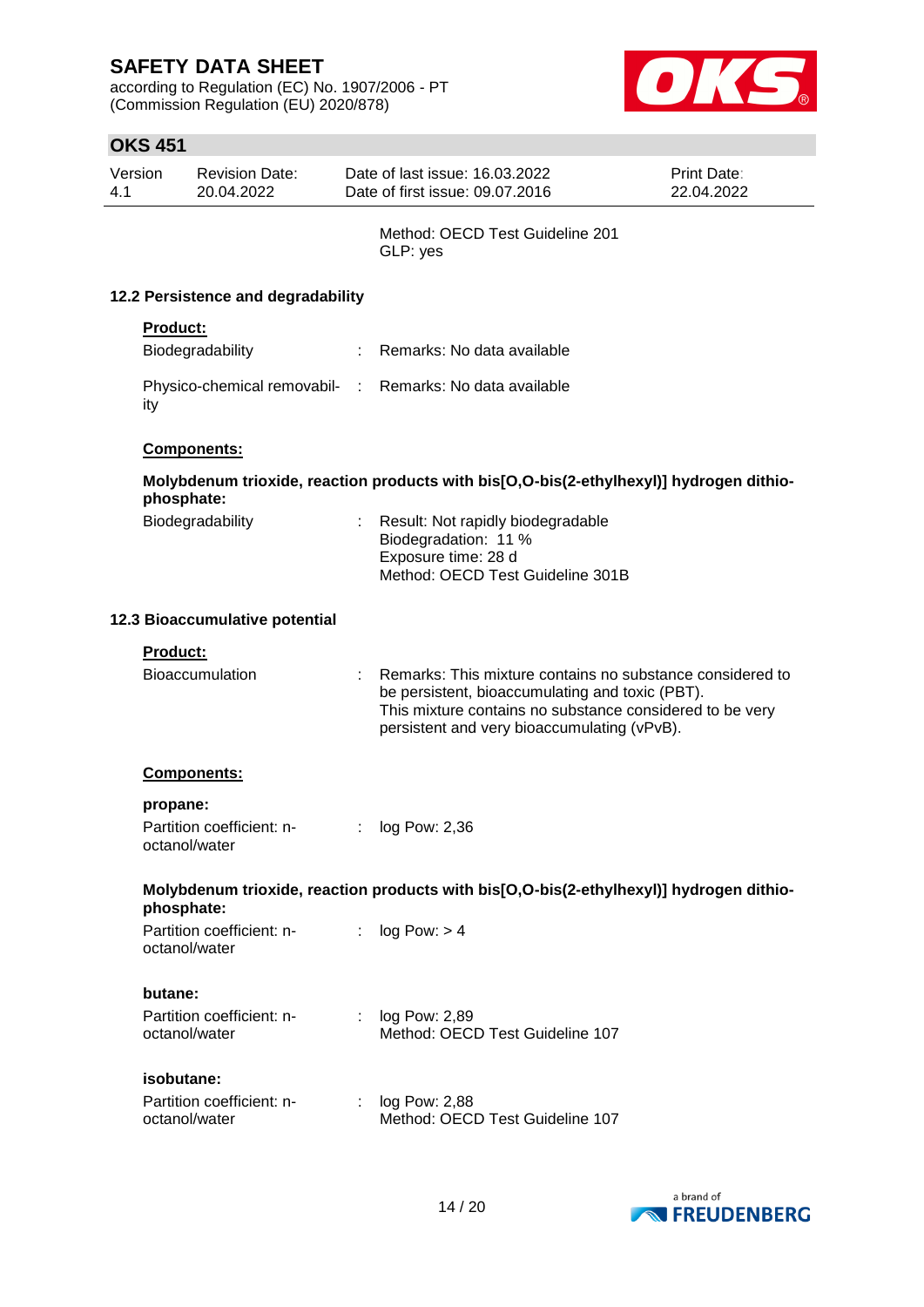according to Regulation (EC) No. 1907/2006 - PT (Commission Regulation (EU) 2020/878)



## **OKS 451**

| Version | <b>Revision Date:</b> | Date of last issue: 16.03.2022  | <b>Print Date:</b> |
|---------|-----------------------|---------------------------------|--------------------|
| -4.1    | 20.04.2022            | Date of first issue: 09.07.2016 | 22.04.2022         |

#### **12.4 Mobility in soil**

| <b>Product:</b>                                    |                              |
|----------------------------------------------------|------------------------------|
| Mobility                                           | : Remarks: No data available |
| Distribution among environ-<br>mental compartments | : Remarks: No data available |

## **12.5 Results of PBT and vPvB assessment**

| <b>Product:</b> |                                                                                                                                                                                                                  |
|-----------------|------------------------------------------------------------------------------------------------------------------------------------------------------------------------------------------------------------------|
| Assessment      | : This substance/mixture contains no components considered<br>to be either persistent, bioaccumulative and toxic (PBT), or<br>very persistent and very bioaccumulative (vPvB) at levels of<br>$0.1\%$ or higher. |

#### **12.6 Endocrine disrupting properties**

|  | ıdıl | ĸ |  |  |
|--|------|---|--|--|
|  |      |   |  |  |

| Assessment | : The substance/mixture does not contain components consid-<br>ered to have endocrine disrupting properties according to<br>REACH Article 57(f) or Commission Delegated regulation<br>(EU) 2017/2100 or Commission Regulation (EU) 2018/605 at<br>levels of 0.1% or higher. |
|------------|-----------------------------------------------------------------------------------------------------------------------------------------------------------------------------------------------------------------------------------------------------------------------------|
|            |                                                                                                                                                                                                                                                                             |

### **12.7 Other adverse effects**

### **Product:**

| Additional ecological infor- | No information on ecology is available. |
|------------------------------|-----------------------------------------|
| mation                       |                                         |

### **Components:**

### **Molybdenum trioxide, reaction products with bis[O,O-bis(2-ethylhexyl)] hydrogen dithiophosphate:**

```
Additional ecological infor- : May cause long lasting harmful effects to aquatic life.
mation
```
## **SECTION 13: Disposal considerations**

| 13.1 Waste treatment methods |  |                                                                                                                                  |
|------------------------------|--|----------------------------------------------------------------------------------------------------------------------------------|
| Product                      |  | : Do not dispose of with domestic refuse.<br>Dispose of as hazardous waste in compliance with local and<br>national regulations. |
|                              |  | Waste codes should be assigned by the user based on the<br>application for which the product was used.                           |

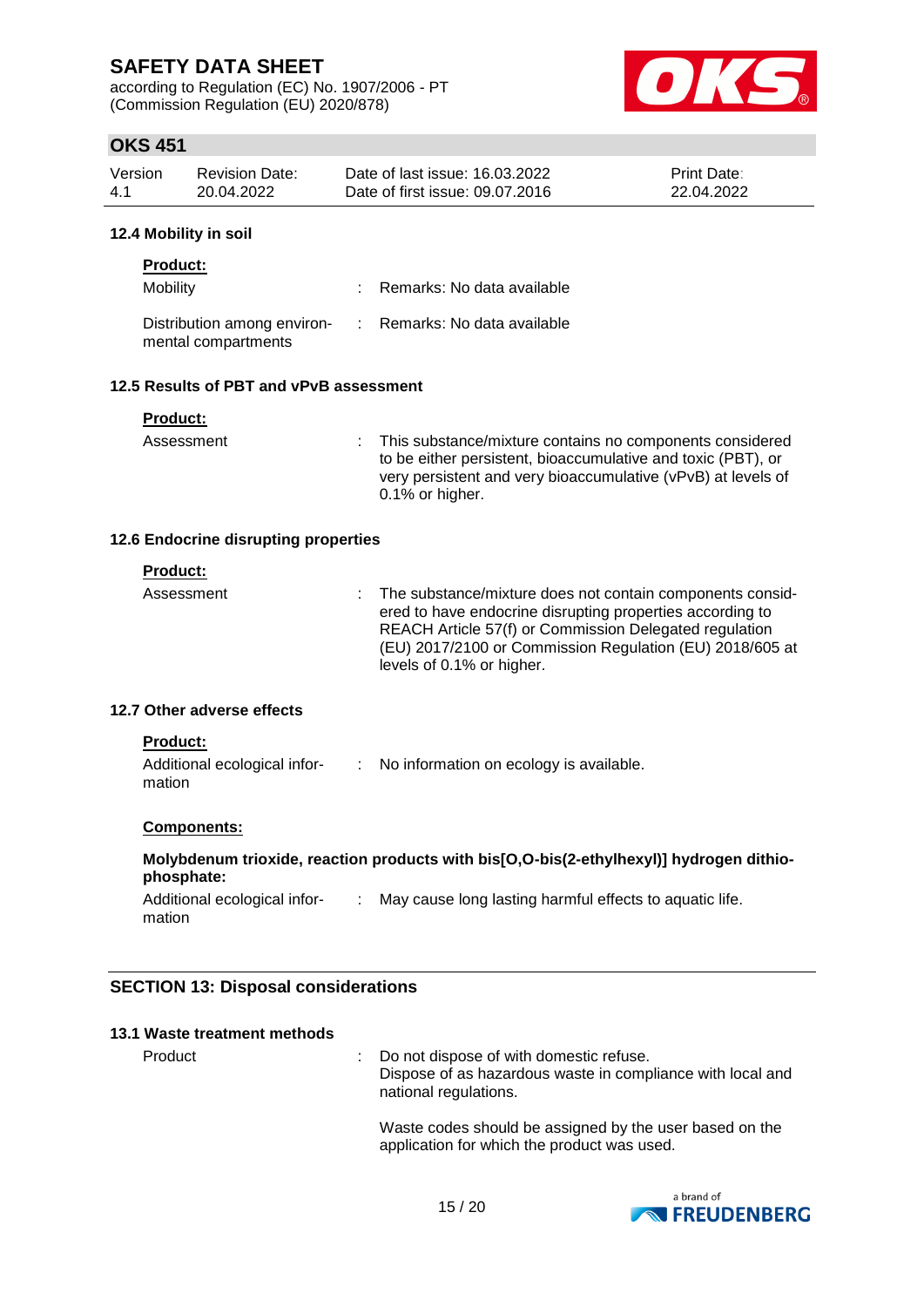according to Regulation (EC) No. 1907/2006 - PT (Commission Regulation (EU) 2020/878)



## **OKS 451**

| Version<br>4.1         | <b>Revision Date:</b><br>20.04.2022 | Date of last issue: 16.03.2022<br>Date of first issue: 09.07.2016                                                                                                                                                   | <b>Print Date:</b><br>22.04.2022 |  |  |  |
|------------------------|-------------------------------------|---------------------------------------------------------------------------------------------------------------------------------------------------------------------------------------------------------------------|----------------------------------|--|--|--|
| Contaminated packaging |                                     | Packaging that is not properly emptied must be disposed of as<br>the unused product.<br>Offer empty spray cans to an established disposal company.<br>Pressurized container: Do not pierce or burn, even after use. |                                  |  |  |  |
|                        |                                     | The following Waste Codes are only suggestions:                                                                                                                                                                     |                                  |  |  |  |
| Waste Code             |                                     | unused product, packagings not completely emptied<br>16 05 04*, gases in pressure containers (including halons)<br>containing hazardous substances                                                                  |                                  |  |  |  |

### **SECTION 14: Transport information**

### **14.1 UN number or ID number**

| <b>ADR</b>                                                                                               |   | $:$ UN 1950                                    |
|----------------------------------------------------------------------------------------------------------|---|------------------------------------------------|
| <b>RID</b>                                                                                               |   | UN 1950                                        |
| <b>IMDG</b>                                                                                              |   | UN 1950                                        |
| <b>IATA</b>                                                                                              |   | <b>UN 1950</b>                                 |
| 14.2 UN proper shipping name                                                                             |   |                                                |
| <b>ADR</b>                                                                                               |   | <b>AEROSOLS</b>                                |
| <b>RID</b>                                                                                               |   | <b>AEROSOLS</b>                                |
| <b>IMDG</b>                                                                                              |   | AEROSOLS                                       |
| <b>IATA</b>                                                                                              | ÷ | Aerosols, flammable                            |
| 14.3 Transport hazard class(es)                                                                          |   |                                                |
| <b>ADR</b>                                                                                               |   | $\therefore$ 2                                 |
| <b>RID</b>                                                                                               |   | $\therefore$ 2                                 |
| <b>IMDG</b>                                                                                              |   | $\therefore$ 2.1                               |
| <b>IATA</b>                                                                                              |   | 2.1                                            |
| 14.4 Packing group                                                                                       |   |                                                |
| <b>ADR</b><br>Packing group<br><b>Classification Code</b><br>Labels<br>Tunnel restriction code           |   | Not assigned by regulation<br>5F<br>2.1<br>(D) |
| <b>RID</b><br>Packing group<br><b>Classification Code</b><br>Hazard Identification Number : 23<br>Labels |   | Not assigned by regulation<br>5F<br>2.1        |
| <b>IMDG</b>                                                                                              |   |                                                |

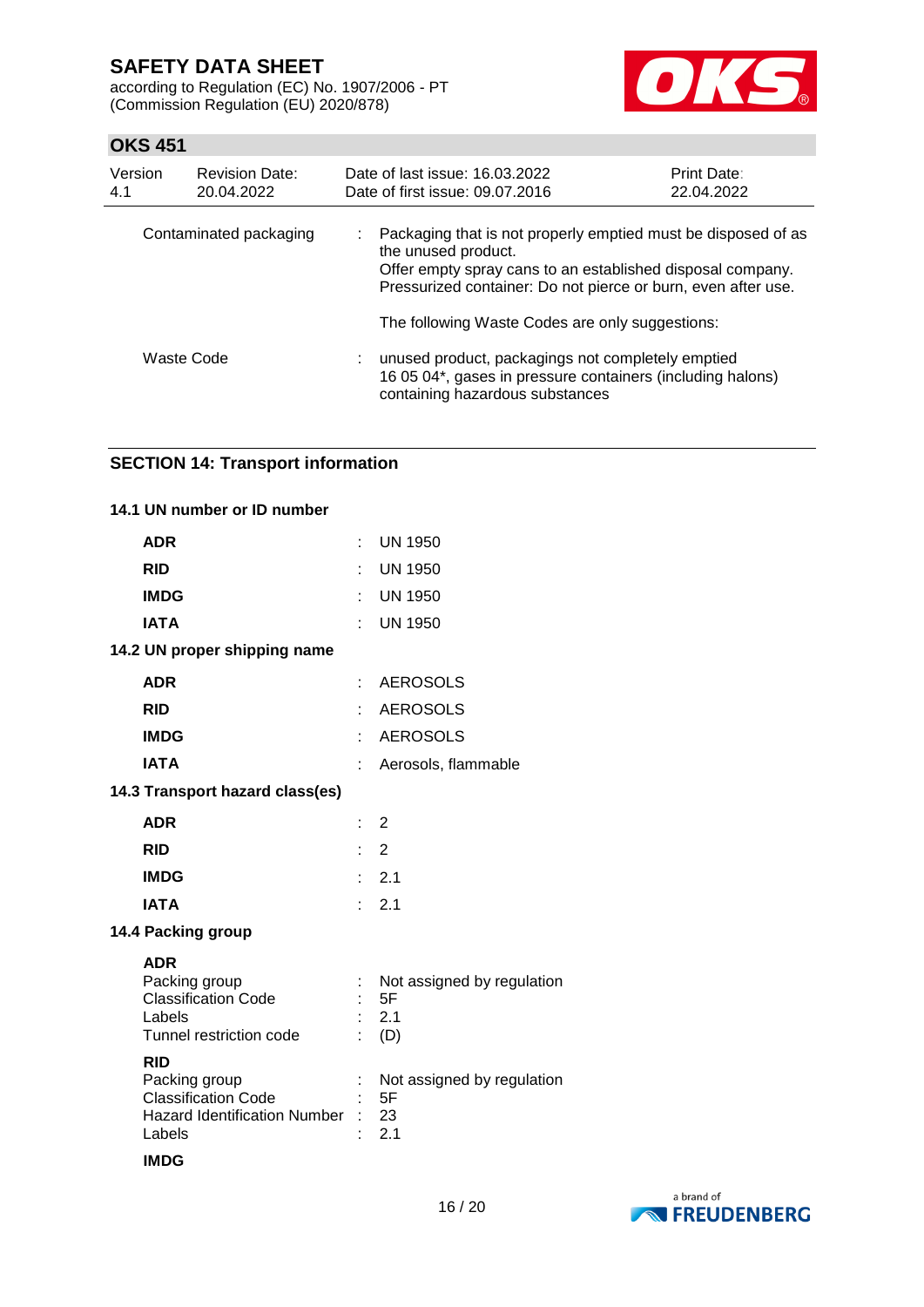according to Regulation (EC) No. 1907/2006 - PT (Commission Regulation (EU) 2020/878)



## **OKS 451**

| 4.1 | Version                 | <b>Revision Date:</b><br>20.04.2022                                                                  | Date of last issue: 16.03.2022<br>Date of first issue: 09.07.2016   | Print Date:<br>22.04.2022 |
|-----|-------------------------|------------------------------------------------------------------------------------------------------|---------------------------------------------------------------------|---------------------------|
|     | Labels<br>EmS Code      | Packing group                                                                                        | Not assigned by regulation<br>2.1<br>$F-D, S-U$                     |                           |
|     | aircraft)<br>Labels     | <b>IATA (Cargo)</b><br>Packing instruction (cargo<br>Packing instruction (LQ)<br>Packing group       | 203<br>Y203<br>Not assigned by regulation<br><b>Flammable Gas</b>   |                           |
|     | ger aircraft)<br>Labels | <b>IATA (Passenger)</b><br>Packing instruction (passen-<br>Packing instruction (LQ)<br>Packing group | : 203<br>Y203<br>Not assigned by regulation<br><b>Flammable Gas</b> |                           |
|     |                         | <b>14.5 Environmental hazards</b>                                                                    |                                                                     |                           |
|     | <b>ADR</b>              | Environmentally hazardous                                                                            | no                                                                  |                           |
|     | <b>RID</b>              | Environmentally hazardous                                                                            | no                                                                  |                           |
|     | <b>IMDG</b>             | Marine pollutant                                                                                     | no                                                                  |                           |

# **14.6 Special precautions for user**

The transport classification(s) provided herein are for informational purposes only, and solely based upon the properties of the unpackaged material as it is described within this Safety Data Sheet. Transportation classifications may vary by mode of transportation, package sizes, and variations in regional or country regulations.

### **14.7 Maritime transport in bulk according to IMO instruments**

Remarks : Not applicable for product as supplied.

### **SECTION 15: Regulatory information**

(EU. REACH-Annex XIV)

#### **15.1 Safety, health and environmental regulations/legislation specific for the substance or mixture**

| REACH - Restrictions on the manufacture, placing on<br>the market and use of certain dangerous substances,<br>mixtures and articles (Annex XVII) | Not applicable                                                                                                                   |
|--------------------------------------------------------------------------------------------------------------------------------------------------|----------------------------------------------------------------------------------------------------------------------------------|
| REACH - Candidate List of Substances of Very High<br>Concern for Authorisation (Article 59).<br>(EU SVHC)                                        | : This product does not contain sub-<br>stances of very high concern (Regu-<br>lation (EC) No 1907/2006 (REACH),<br>Article 57). |
| REACH - List of substances subject to authorisation<br>(Annex XIV)                                                                               | Not applicable                                                                                                                   |

a brand of **EXPRESSION FREUDENBERG**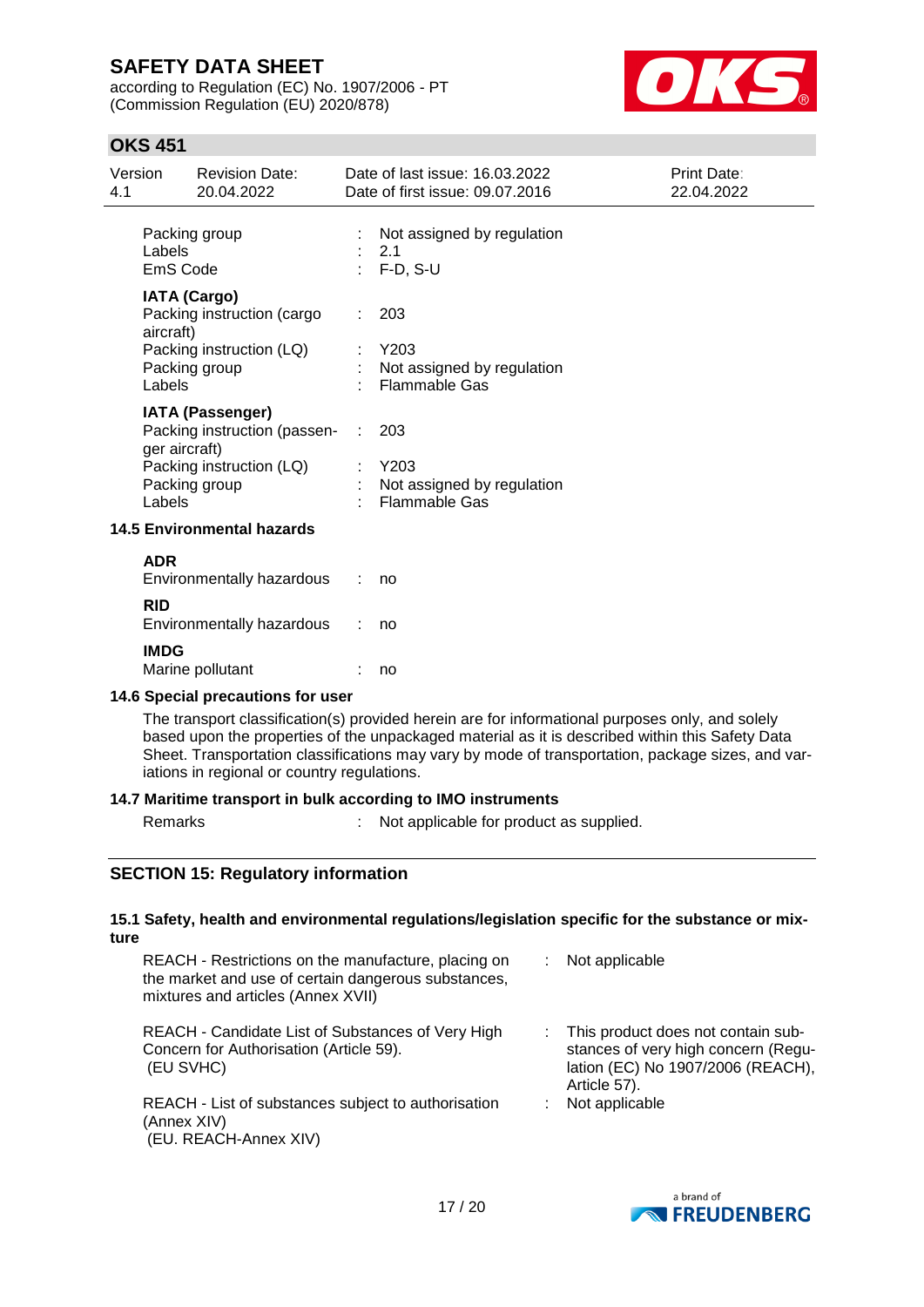according to Regulation (EC) No. 1907/2006 - PT (Commission Regulation (EU) 2020/878)



## **OKS 451**

| Version<br>4.1 |                                                                                            | <b>Revision Date:</b><br>20.04.2022                                                                                                                    | Date of last issue: 16.03.2022<br>Date of first issue: 09.07.2016 |                           |                 | Print Date:<br>22.04.2022                                                                                                                                              |
|----------------|--------------------------------------------------------------------------------------------|--------------------------------------------------------------------------------------------------------------------------------------------------------|-------------------------------------------------------------------|---------------------------|-----------------|------------------------------------------------------------------------------------------------------------------------------------------------------------------------|
|                | plete the ozone layer<br>(EC 1005/2009)                                                    | Regulation (EC) No 1005/2009 on substances that de-                                                                                                    | Not applicable                                                    |                           |                 |                                                                                                                                                                        |
|                | Regulation (EU) 2019/1021 on persistent organic pollu-<br>.:<br>tants (recast)<br>(EU POP) | Not applicable                                                                                                                                         |                                                                   |                           |                 |                                                                                                                                                                        |
|                | (EU PIC)                                                                                   | Regulation (EC) No 649/2012 of the European Parlia-<br>ment and the Council concerning the export and import<br>of dangerous chemicals                 | ÷                                                                 | Not applicable            |                 |                                                                                                                                                                        |
|                |                                                                                            |                                                                                                                                                        |                                                                   |                           | $\therefore$ P2 |                                                                                                                                                                        |
|                | stances.                                                                                   | Seveso III: Directive 2012/18/EU of the European<br>Parliament and of the Council on the control of<br>major-accident hazards involving dangerous sub- | P3a                                                               | <b>FLAMMABLE AEROSOLS</b> |                 |                                                                                                                                                                        |
|                |                                                                                            |                                                                                                                                                        |                                                                   |                           | 18              | Liquefied extremely flammable<br>gases (including LPG) and natu-<br>ral gas                                                                                            |
|                |                                                                                            | Volatile organic compounds                                                                                                                             |                                                                   |                           |                 | Directive 2010/75/EU of 24 November 2010 on industrial<br>emissions (integrated pollution prevention and control)<br>Volatile organic compounds (VOC) content: 55,16 % |

### **Other regulations:**

Take note of Directive 94/33/EC on the protection of young people at work or stricter national regulations, where applicable.

#### **15.2 Chemical safety assessment**

This information is not available.

#### **SECTION 16: Other information**

#### **Full text of H-Statements**

| H <sub>220</sub> | : Extremely flammable gas.                                |
|------------------|-----------------------------------------------------------|
| H <sub>280</sub> | : Contains gas under pressure; may explode if heated.     |
| H <sub>315</sub> | : Causes skin irritation.                                 |
| H <sub>317</sub> | : May cause an allergic skin reaction.                    |
| H413             | : May cause long lasting harmful effects to aquatic life. |

#### **Full text of other abbreviations**

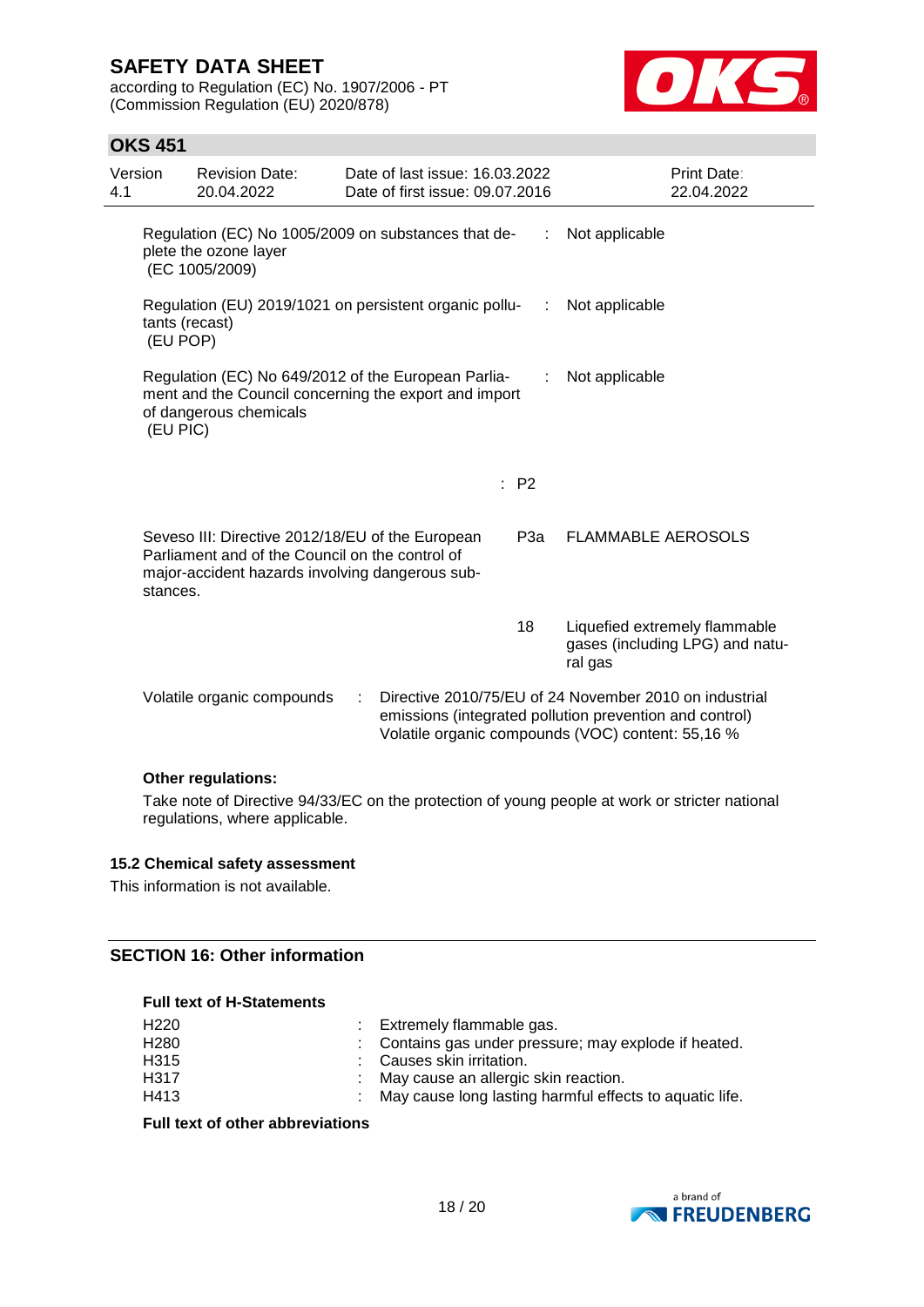according to Regulation (EC) No. 1907/2006 - PT (Commission Regulation (EU) 2020/878)



## **OKS 451**

| Version<br>Date of last issue: 16.03.2022<br><b>Print Date:</b><br><b>Revision Date:</b><br>Date of first issue: 09.07.2016<br>22.04.2022<br>4.1<br>20.04.2022 |  |
|----------------------------------------------------------------------------------------------------------------------------------------------------------------|--|
|----------------------------------------------------------------------------------------------------------------------------------------------------------------|--|

| Note C               | Some organic substances may be marketed either in a specif-<br>ic isomeric form or as a mixture of several isomers. In this<br>case the supplier must state on the label whether the sub-<br>stance is a specific isomer or a mixture of isomers.                                                                                                                                                                                                                                                                                                          |
|----------------------|------------------------------------------------------------------------------------------------------------------------------------------------------------------------------------------------------------------------------------------------------------------------------------------------------------------------------------------------------------------------------------------------------------------------------------------------------------------------------------------------------------------------------------------------------------|
| Note $U$ (table 3.1) | : When put on the market gases have to be classified as "Gas-<br>es under pressure", in one of the groups compressed gas,<br>liquefied gas, refrigerated liquefied gas or dissolved gas. The<br>group depends on the physical state in which the gas is pack-<br>aged and therefore has to be assigned case by case. The<br>following codes are assigned: Press. Gas (Comp.) Press. Gas<br>(Liq.) Press. Gas (Ref. Liq.) Press. Gas (Diss.) Aerosols shall<br>not be classified as gases under pressure (See Annex I, Part<br>2, Section 2.3.2.1, Note 2). |
| PT OEL               | Portugal. Security and Health at the Workplace - Occupational                                                                                                                                                                                                                                                                                                                                                                                                                                                                                              |
|                      | exposure limits of chemical agents                                                                                                                                                                                                                                                                                                                                                                                                                                                                                                                         |
| PT OEL / VLE CD      | <b>Short Term Exposure Limit</b>                                                                                                                                                                                                                                                                                                                                                                                                                                                                                                                           |

ADN - European Agreement concerning the International Carriage of Dangerous Goods by Inland Waterways; ADR - Agreement concerning the International Carriage of Dangerous Goods by Road; AIIC - Australian Inventory of Industrial Chemicals; ASTM - American Society for the Testing of Materials; bw - Body weight; CLP - Classification Labelling Packaging Regulation; Regulation (EC) No 1272/2008; CMR - Carcinogen, Mutagen or Reproductive Toxicant; DIN - Standard of the German Institute for Standardisation; DSL - Domestic Substances List (Canada); ECHA - European Chemicals Agency; EC-Number - European Community number; ECx - Concentration associated with x% response; ELx - Loading rate associated with x% response; EmS - Emergency Schedule; ENCS - Existing and New Chemical Substances (Japan); ErCx - Concentration associated with x% growth rate response; GHS - Globally Harmonized System; GLP - Good Laboratory Practice; IARC - International Agency for Research on Cancer; IATA - International Air Transport Association; IBC - International Code for the Construction and Equipment of Ships carrying Dangerous Chemicals in Bulk; IC50 - Half maximal inhibitory concentration; ICAO - International Civil Aviation Organization; IECSC - Inventory of Existing Chemical Substances in China; IMDG - International Maritime Dangerous Goods; IMO - International Maritime Organization; ISHL - Industrial Safety and Health Law (Japan); ISO - International Organisation for Standardization; KECI - Korea Existing Chemicals Inventory; LC50 - Lethal Concentration to 50 % of a test population; LD50 - Lethal Dose to 50% of a test population (Median Lethal Dose); MARPOL - International Convention for the Prevention of Pollution from Ships; n.o.s. - Not Otherwise Specified; NO(A)EC - No Observed (Adverse) Effect Concentration; NO(A)EL - No Observed (Adverse) Effect Level; NOELR - No Observable Effect Loading Rate; NZIoC - New Zealand Inventory of Chemicals; OECD - Organization for Economic Co-operation and Development; OPPTS - Office of Chemical Safety and Pollution Prevention; PBT - Persistent, Bioaccumulative and Toxic substance; PICCS - Philippines Inventory of Chemicals and Chemical Substances; (Q)SAR - (Quantitative) Structure Activity Relationship; REACH - Regulation (EC) No 1907/2006 of the European Parliament and of the Council concerning the Registration, Evaluation, Authorisation and Restriction of Chemicals; RID - Regulations concerning the International Carriage of Dangerous Goods by Rail; SADT - Self-Accelerating Decomposition Temperature; SDS - Safety Data Sheet; SVHC - Substance of Very High Concern; TCSI - Taiwan Chemical Substance Inventory; TECI - Thailand Existing Chemicals Inventory; TRGS - Technical Rule for Hazardous Substances; TSCA - Toxic Substances Control Act (United States); UN - United Nations; vPvB - Very Persistent and Very Bioaccumulative